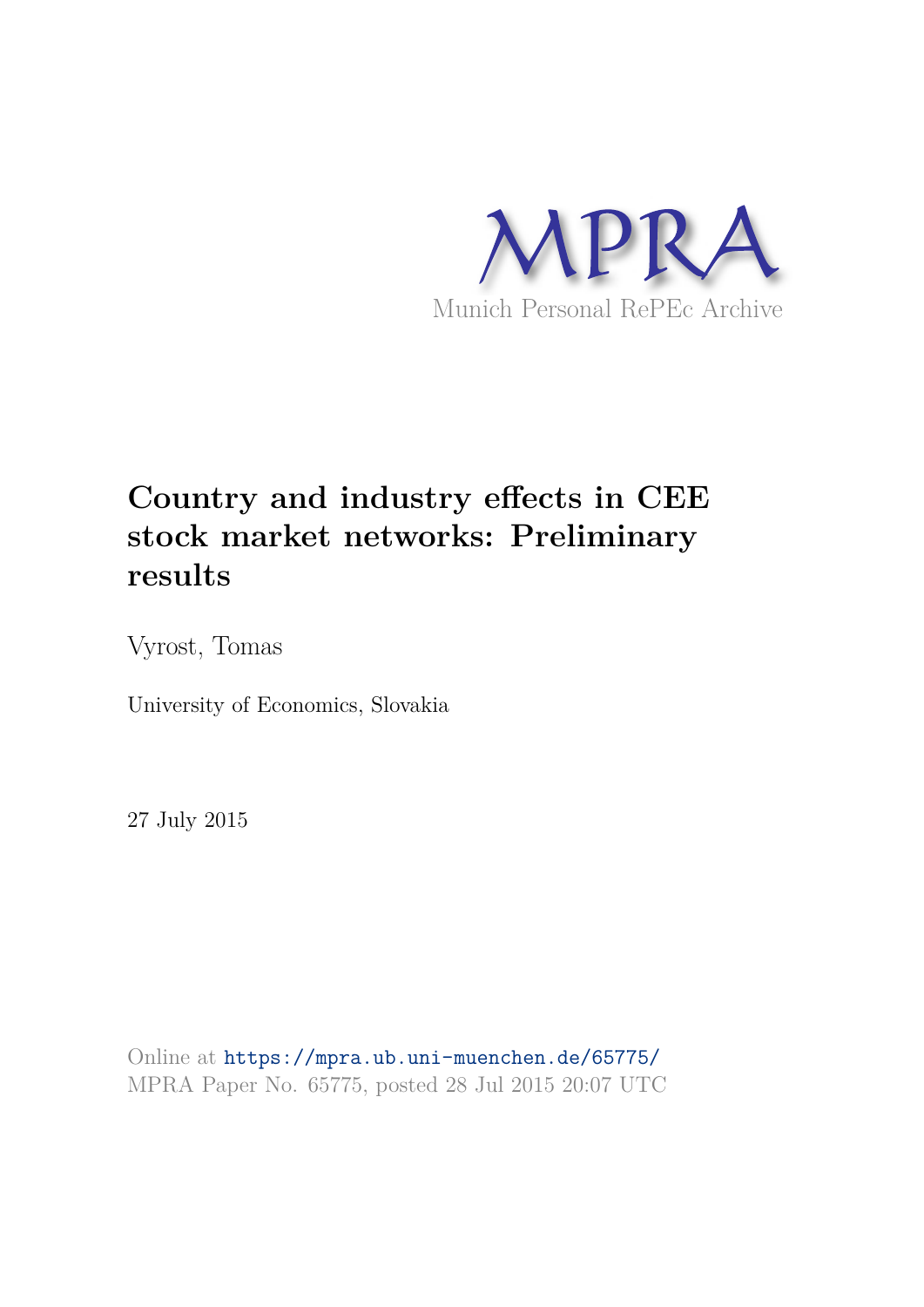# **Country and industry effects in CEE stock market networks: Preliminary results**

Working paper, version 27.07.2015

Tomáš Výrost

University of Economics in Bratislava, Slovakia

#### **Abstract**

In this working paper, the topic of country vs. industry effects in stock returns is explored. An approach based on stock market network modeling is used to assess both effects. Three different network subgraphs are employed: Minimum Spanning Trees, Planar Maximal Filtered Graphs and Threshold Graphs. By constructing the networks for the whole sample covering 2003 – 2012, significance of country and industry effects are shown both by visual inspection, as well as simulation and fitting of Exponential Random Graph Models. The relative importance of country/industry effects are assessed using the indicators "Relative Country Links" and "Relative Industry Links", in a rolling windows analysis covering the sample period, indicating dominance of country effects.

#### **JEL Classification: G01, L14**

**Keywords:** stock market networks, emerging and frontier markets, portfolio diversification.

#### **Acknowledgements**

This work was supported by the Slovak Research and Development Agency under the contract No. APVV-0666- 11. I would like to thank Eduard Baumöhl and Štefan Lyócsa for their ideas and input regarding this paper, as well as routines for stationarity testing.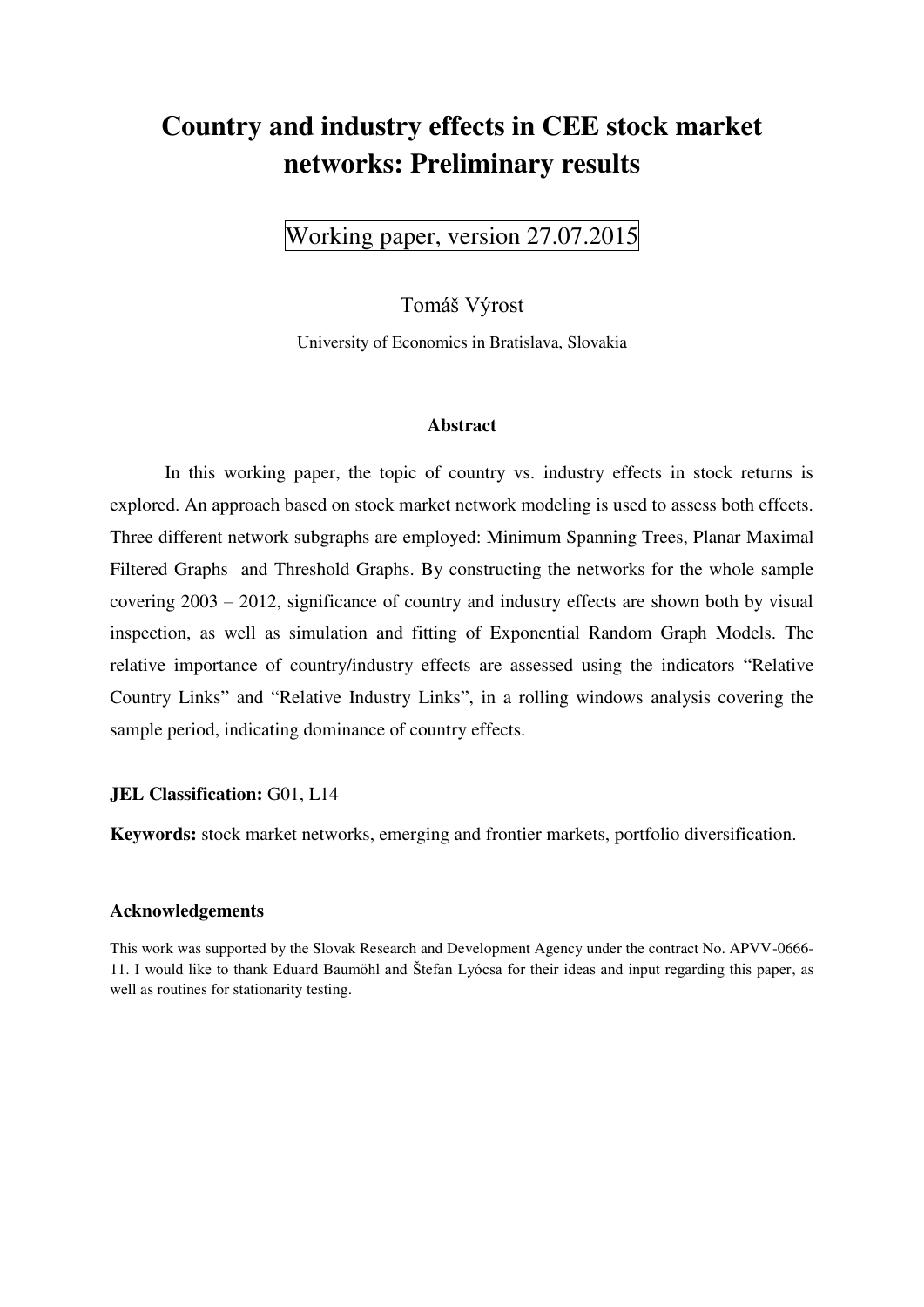#### **Introduction**

Since the seminal works of Markowitz (1952), many papers have been written on the topic of portfolio diversification. The exploitation of low correlation for minimizing the risk of a portfolio within the mean-variance frameworks has led to a search for asset classes (and asset groups within these classes) that would offer the best risk-reward ratios. A lengthy debate ensued on the benefits of international and cross-industry diversification. The general idea is simple – as each sector is affected differently by the business cycle, diversification across industries should be beneficial. International diversification should help even further, as there are fewer common factors and thus systematic risk should be lower. This effect however is mitigated by the development on internationalization of markets, globalization and growing market interdependencies (e.g. cross-listings of stocks and the rise of transnational companies). Thus, the puzzle of superiority of industry/international diversification remains.

This paper does not have the ambition to solve the long lasting puzzle. It focuses on the use of stock market network analysis tools to compare the two approaches. The paper analyzes the industry/country effects present in the networks constructed from stock returns of CEE-3 markets (the Czech Republic, Poland and Hungary), together with the neighbouring major stock market of Germany.

#### **1. Related literature**

#### **1.1 International vs. industry diversification**

The discussion of country/industry effects in stock returns go back as far as 1974, as Lessard (1974) states that the country effects are more important. These findings were supported by Solnik (1974), demonstrating the benefits of international diversification.

More recently, the work of Heston and Rouwenhorst (1995) have marked the beginning of a series of papers on the topic, with ambiguous outcome. Griffin and Karolyi (1998) confirm that little of the variation in country index returns can be explained by their industrial composition. Cavaglia et al. (2000) followed the analysis of Heston and Rouwenhorst, used a different return decomposition structure in their econometric treatment and expressed their view that the preference on international diversification over the industry diversification is not warranted. They described the relationship between the effects as a dynamic one, with a growing trend in favour of industry factors.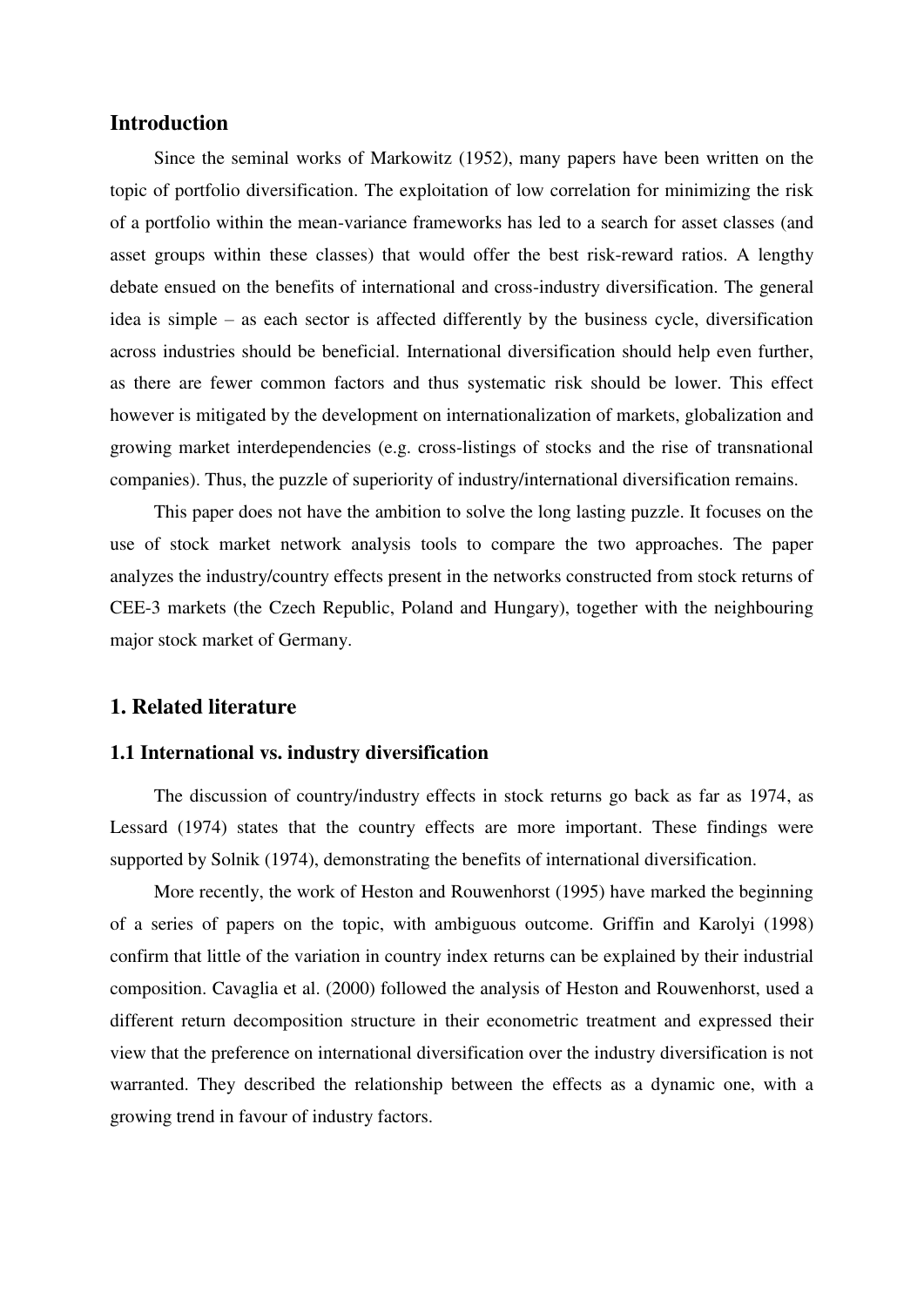Diermeier and Solnik (2001) analyzed the proportion of domestic and foreign sales, as well as currency risk exposure. They found evidence that companies are priced globally, the location of company's headquarters is not a major determinant of stock price, and that foreign stock market exposure is more important than foreign currency exposure. Cavaglia and Moroz (2002) support the notion of related companies creating closer ties, thus aiding stronger industry links in their paper on cross-industry, cross-country allocation. Baca et al. (2002) confirm the rise of industry effects, and express their view that the findings suggest that country-based approaches to global investment management may be losing their effectiveness. In Wang et al. (2003), the authors analyze 7 equity markets and 22 industrial group returns indexes in the period of January 1990 – February 2001. Their results support the dominance of industry effects over country effects since 1999. They also find that country effects tend to show a cyclical trend.

More recently, much of the research focused on a related topic of contagion of markets, which may further reduce the meaningfulness of international diversification. In their notable paper, Forbes and Rigobon (2002) define contagion as the rise in correlation among stock market returns in time of crises, or an external shock in one of the economies. Although the literature on contagion is extensive (e.g. Bekaert et al., 2002; Kearney and Lucey, 2004; Goetzman et al, 2005; Bekaert et al, 2009 and others), we will not pursue this topic in more detail, but rather focus on the dichotomy of industry/country effects in stock returns within the context of stock market networks.

#### **1.2 Stock market networks**

Stock market network modeling is an area based on graph theory, studied in discrete mathematics. The seminal paper on this topic is by Mantegna (1999), who analyzed the constituents of Dow Jones Industrial Average and S&P500 during the period 1989 – 1995. This paper introduced several key topics: a way to define a network as a set of vertices (assets) and their relationships (return correlations) forming edges. It also solved a problem of meaningful assignment of edge weights, where (possibly also negative) correlations are transformed into distances. The problem of impracticality of working with complete graphs was solved by the proposal of using a minimum spanning tree (MST) to select a sub-graph retaining the most important edges while retaining connectivity and acyclic properties.

The research on stock market networks that followed was quite extensive, and several improvements and alternative subgraph creation algorithms have been proposed. The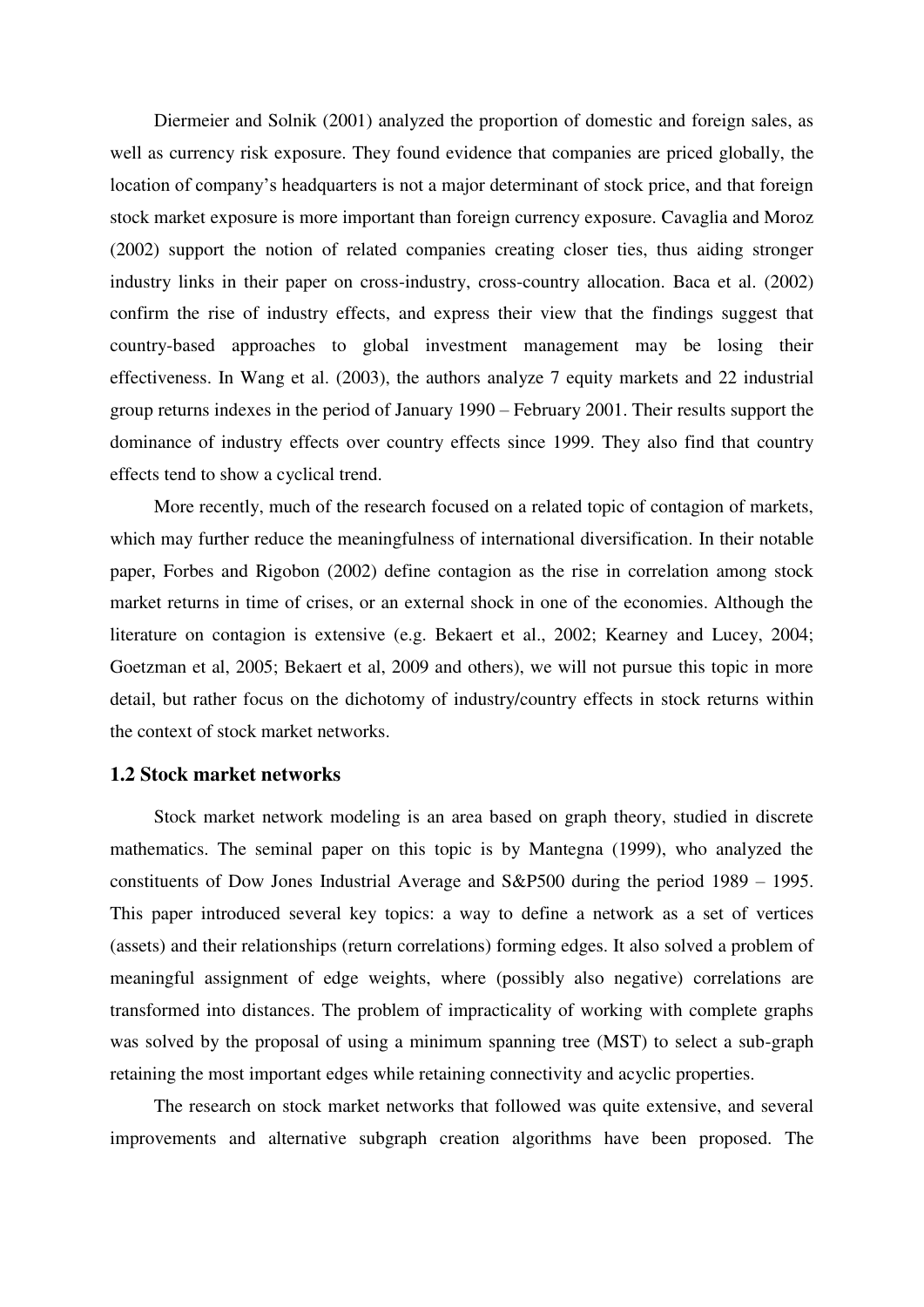approach using MSTs was used e.g. on the US market by Bonanno et al. (2001), who used high-frequency data, and Vandewalle et al. (2001). The analysis of Bonanno et al. (2004) extended the analysis to the stock markets of 24 countries during the period 1988 – 1996. The paper introduced some ideas dealing with stock trading non-synchronicity. The paper by Onella et al. (2002) contributed by analyzing the dynamics of evolution of stock market networks. Their analysis of S&P500 constituents on the sample of 1982 – 2000 demonstrated the rise of correlations between stock returns, which justifies the dynamic approach. This rise is demonstrably also reflected in various network characteristics, which shows the economic meaningfulness of the network approach. They also demonstrated the relation between portfolio diversification and the so-called normalized tree length (which is a network property).

Coelho (2007) used the network analysis on the stocks constituting the FTSE 100 index. They compared the industry structure of FTSE 100 to the clustering induced by the ensuing MST, stating their similarity. Their results were in contrast with a prior analysis by Coronello et al. (2005), who used intraday data, thus providing evidence on the significance of the sampling frequency. Gilmore et al. (2008) on the sample of 21 EU countries demonstrated the central role of the older EU members, such as Germany and France. They confirm the usefulness of using MSTs. Also, the lower linkages of CEE countries suggested diversification potential. Eryiğit and Eryiğit (2009) analyzed 143 stock market indices in 59 countries during the years 1995 – 2008. Apart from the traditional MST, they also used planar maximally filtered graphs (PMFG), introduced by Tumminello et al. (2005). With both approaches leading to similar results, the authors confirm the rise in correlations in time and spatial clustering of stock indices, particularly in the daily data. Similarly, Di Matteo et al. (2010) studied PMFGS, with emphasis on centrality. The results showed the dominant position of the financial sector. More recent studies, spanning also the crisis period include the work of Dias (2012), Sandoval Jr and Franca (2012) and Sandoval Jr (2012).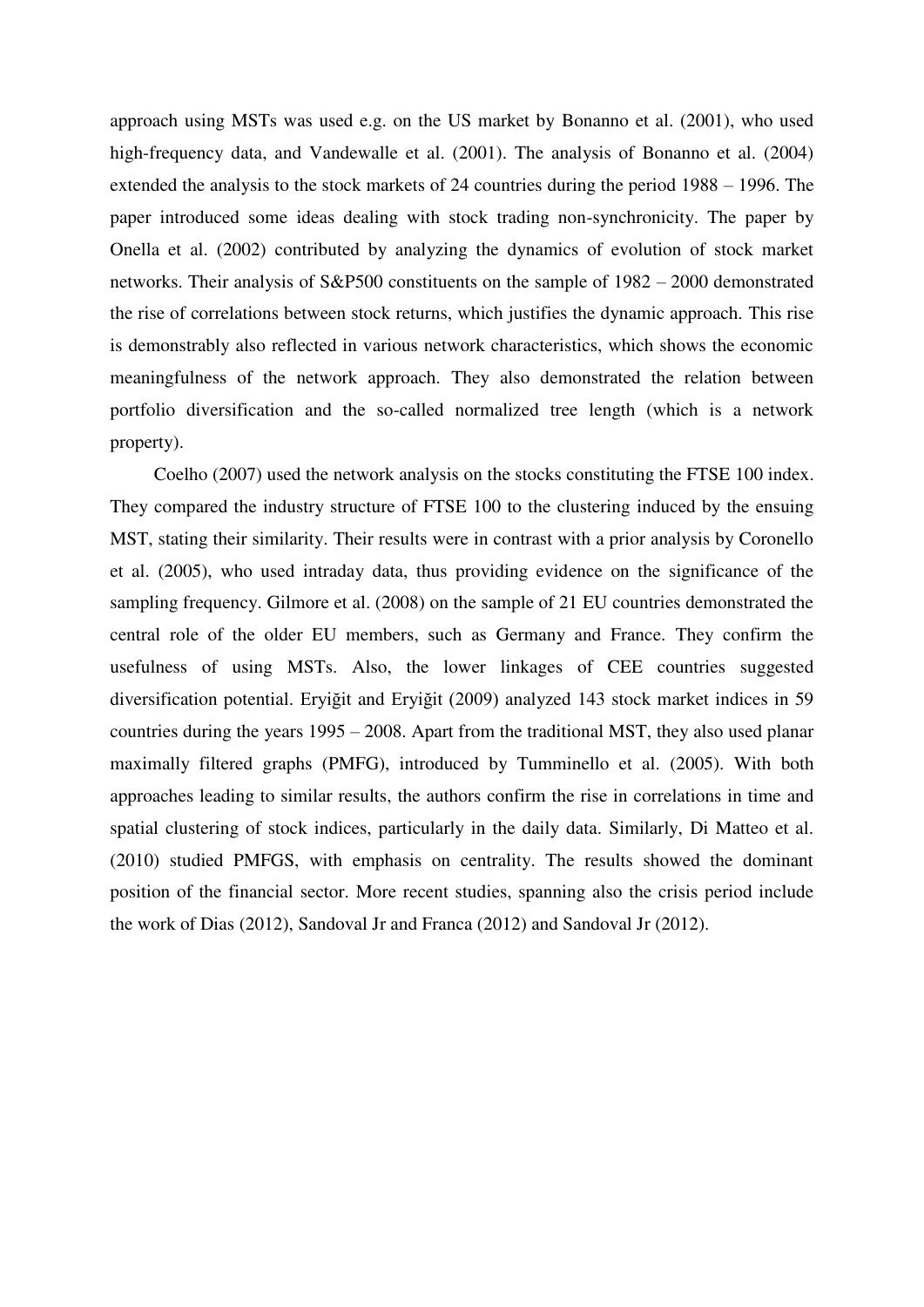| Ticker           | Company                    | <b>Country</b> | <b>Sector</b>           | <b>NACE</b>  | <b>Model specification</b>   | LB    | LB <sup>2</sup> |
|------------------|----------------------------|----------------|-------------------------|--------------|------------------------------|-------|-----------------|
| <b>ERSTE</b>     | Erste group bank           | <b>CZE</b>     | Financial               | $\rm K$      | $ARIMA(1,1,1)-sGARCH(1,1)$   | 0.120 | 0.592           |
| $\mathbf{PM}$    | Philip morris CR           | <b>CZE</b>     | Consumer Goods          | ${\bf G}$    | $ARIMA(1,1,1)-sGARCH(1,1)$   | 0.833 | 0.365           |
| $\mbox{CEZ}$     | ČEZ                        | <b>CZE</b>     | Utilities               | D, E         | $ARIMA(1,1,1)-csGARCH(1,1)$  | 0.308 | 0.504           |
| KB               | Komerční banka             | <b>CZE</b>     | Financial               | K            | $ARIMA(3,1,1)-gjrGARCH(1,1)$ | 0.070 | 0.141           |
| <b>UNI</b>       | Unipetrol                  | <b>CZE</b>     | <b>Basic Materials</b>  | B            | $ARIMA(1,1,1)-eGARCH(1,1)$   | 0.073 | 0.101           |
| O2               | Telefónica CR              | <b>CZE</b>     | Technology              | J            | $ARIMA(1,1,1)-eGARCH(1,1)$   | 0.246 | 0.754           |
| <b>EGIS</b>      | Egis pharmaceuticals       | <b>HUN</b>     | Healthcare              | Q            | $ARIMA(1,1,1)-gjrGARCH(1,1)$ | 0.330 | 0.090           |
| <b>EST</b>       | Est media                  | <b>HUN</b>     | Services                | I, R, H      | $ARIMA(1,1,1)-eGARCH(1,1)$   | 0.835 | 0.635           |
| $_{\rm MOL}$     | <b>MOL</b>                 | <b>HUN</b>     | <b>Basic Materials</b>  | $\, {\bf B}$ | $ARIMA(1,1,1)-eGARCH(1,1)$   | 0.191 | 0.436           |
| <b>MTK</b>       | Magyar telekom             | <b>HUN</b>     | Technology              | ${\bf J}$    | $ARIMA(2,1,1)-csGARCH(1,1)$  | 0.136 | 0.055           |
| <b>OTP</b>       | OTP bank                   | <b>HUN</b>     | Financial               | $\bf K$      | $ARIMA(1,1,1)-eGARCH(3,1)$   | 0.330 | 0.228           |
| PAE              | PannErgy                   | <b>HUN</b>     | Utilities               | D, E         | $ARIMA(1,1,1)-csGARCH(1,1)$  | 0.278 | 0.595           |
| <b>REG</b>       | Richter Gedeon             | HUN            | Healthcare              | $\bf Q$      | $ARIMA(2,1,2)-sGARCH(1,1)$   | 0.216 | 0.251           |
| <b>SYN</b>       | Synergon                   | HUN            | Technology              | $\bf J$      | $ARIMA(1,1,1)-sGARCH(1,1)$   | 0.109 | 0.276           |
| <b>KGHM</b>      | <b>KGHM</b>                | POL            | <b>Basic Materials</b>  | $\, {\bf B}$ | $ARIMA(1,1,1)-eGARCH(1,1)$   | 0.322 | 0.449           |
| PEO              | Bank Polska Kasa Opieki    | POL            | Financial               | $\bf K$      | $ARIMA(2,1,1)-sGARCH(1,1)$   | 0.168 | 0.337           |
| <b>PKN</b>       | Polski Kon. Naftowy Orlen  | POL            | <b>Basic Materials</b>  | $\, {\bf B}$ | $ARIMA(1,1,1)-sGARCH(2,2)$   | 0.397 | 0.133           |
| <b>TPS</b>       | Telekomunikacja Polska     | <b>POL</b>     | Technology              | J            | $ARIMA(1,1,1)-eGARCH(1,1)$   | 0.070 | 0.065           |
| <b>ACP</b>       | Asseco Poland              | <b>POL</b>     | Technology              | ${\bf J}$    | $ARIMA(1,1,1)-sGARCH(1,1)$   | 0.138 | 0.192           |
| <b>BHW</b>       | Bank Handl. w Warszawie    | POL            | Financial               | K            | $ARIMA(1,1,1)-sGARCH(1,1)$   | 0.457 | 0.059           |
| <b>BRE</b>       | <b>BRE Bank</b>            | POL            | Financial               | $\bf K$      | $ARIMA(3,1,5)-eGARCH(1,1)$   | 0.059 | 0.330           |
| <b>BRS</b>       | Boryszew                   | POL            | <b>Basic Materials</b>  | $\, {\bf B}$ | $ARIMA(3,1,1)-gjrGARCH(1,1)$ | 0.067 | 0.632           |
| <b>ADS</b>       | Adidas                     | <b>DEU</b>     | <b>Consumer Goods</b>   | $\mathbf G$  | $ARIMA(1,1,1)-sGARCH(1,1)$   | 0.055 | 0.198           |
| <b>ALV</b>       | Allianz                    | DEU            | Financial               | K            | $ARIMA(1,1,1)-gjrGARCH(1,1)$ | 0.520 | 0.187           |
| <b>BAS</b>       | <b>BASF</b>                | DEU            | <b>Basic Materials</b>  | $\, {\bf B}$ | $ARIMA(1,1,1)-csGARCH(1,1)$  | 0.334 | 0.144           |
| <b>BMW</b>       | Bayerische Motoren Werke   | DEU            | Consumer Goods          | G            | $ARIMA(1,1,1)-sGARCH(1,1)$   | 0.434 | 0.209           |
| <b>BAYN</b>      | Bayer                      | DEU            | Healthcare              | Q            | $ARIMA(1,1,1)-eGARCH(1,1)$   | 0.335 | 0.121           |
| <b>BEI</b>       | Beiersdorf                 | DEU            | Consumer Goods          | G            | $ARIMA(1,1,1)-sGARCH(1,1)$   | 0.377 | 0.410           |
| CBK              | Commerzbank                | DEU            | Financial               | K            | $ARIMA(1,1,1)-sGARCH(1,1)$   | 0.107 | 0.663           |
| CON              | Continental                | DEU            | Consumer Goods          | ${\bf G}$    | $ARIMA(1,1,1)-gjrGARCH(3,2)$ | 0.115 | 0.063           |
| DAI              | Daimler                    | DEU            | <b>Consumer Goods</b>   | ${\bf G}$    | $ARIMA(1,1,1)-csGARCH(1,1)$  | 0.515 | 0.084           |
| DBK              | Deutsche Bank              | DEU            | Financial               | K            | $ARIMA(1,1,1)-sGARCH(3,1)$   | 0.188 | 0.256           |
| DB1              | Deutsche Boerse            | DEU            | Financial               | $\bf K$      | $ARIMA(1,1,1)-gjrGARCH(1,1)$ | 0.219 | 0.085           |
| <b>DPW</b>       | Deutsche Post              | DEU            | <b>Services</b>         | I, R, H      | $ARIMA(1,1,1)-sGARCH(1,1)$   | 0.131 | 0.104           |
| <b>DTE</b>       | Deutsche Telekom           | DEU            | Technology              | J            | $ARIMA(1,1,1)-sGARCH(1,1)$   | 0.504 | 0.236           |
| <b>EOAN</b>      | E.ON                       | DEU            | Utilities               | D, E         | $ARIMA(1,1,1)-sGARCH(1,1)$   | 0.548 | 0.058           |
| <b>FME</b>       | Fresenius Medical Care     | <b>DEU</b>     | Healthcare              | Q            | $ARIMA(1,1,1)-csGARCH(1,1)$  | 0.111 | 0.132           |
| <b>FRE</b>       | Fresenius SE & Co KGaA     | <b>DEU</b>     | Healthcare              | Q            | $ARIMA(1,1,1)-sGARCH(1,1)$   | 0.487 | 0.256           |
| HEI              | <b>HEICO</b> Corporation   | DEU            | <b>Industrial Goods</b> | ${\bf C}$    | $ARIMA(3,1,2)-sGARCH(1,1)$   | 0.105 | 0.090           |
| HEN3             | Henkel AG & Co.            | DEU            | <b>Consumer Goods</b>   | $\mathbf G$  | $ARIMA(1,1,1)-sGARCH(1,1)$   | 0.560 | 0.202           |
| $\rm IFX$        | Infineon Technologies      | DEU            | Technology              | $\bf J$      | $ARIMA(1,1,1)-sGARCH(1,1)$   | 0.366 | 0.321           |
| SDF              | K+S Aktiengesellschaft     | DEU            | <b>Basic Materials</b>  | $\, {\bf B}$ | $ARIMA(1,1,1)-eGARCH(1,1)$   | 0.067 | 0.375           |
| ${\rm LIN}$      | Linde Aktiengesellschaft   | DEU            | <b>Basic Materials</b>  | $\, {\bf B}$ | $ARIMA(1,1,1)-sGARCH(1,1)$   | 0.200 | 0.085           |
| LHA              | Deutsche Lufthansa         | DEU            | Services                | I, R, H      | $ARIMA(1,1,1)-sGARCH(2,1)$   | 0.326 | 0.107           |
| MRK              | Merck KGaA                 | DEU            | Healthcare              | Q            | $ARIMA(2,1,2)-csGARCH(1,1)$  | 0.088 | 0.498           |
| MUV <sub>2</sub> | Munich RE                  | DEU            | Financial               | K            | ARIMA(1,1,1)-gjrGARCH(1,1)   | 0.788 | 0.087           |
| SAP              | SAP                        | DEU            | Technology              | $\bf J$      | $ARIMA(1,1,1)-sGARCH(1,1)$   | 0.565 | 0.476           |
| SIE              | Siemens Aktiengesellschaft | DEU            | <b>Industrial Goods</b> | $\mathbf C$  | $ARIMA(1,1,1)-eGARCH(1,1)$   | 0.422 | 0.441           |
| TKA              | ThyssenKrupp AG            | DEU            | <b>Basic Materials</b>  | $\, {\bf B}$ | $ARIMA(1,1,1)-sGARCH(1,1)$   | 0.520 | 0.077           |
| VOW3             | Volkswagen                 | DEU            | Consumer Goods          | ${\bf G}$    | $ARIMA(1,1,1)-eGARCH(1,1)$   | 0.708 | 0.214           |

Table 1: Index constituents for indices of CEE-3 and Germany

*Notes: LB and LB<sup>2</sup> are the p-values for Ljung-Box test for autocorrelation in model residuals and squared residuals on first 25 lags. GARCH models used are described in more detail in Appendix 1.*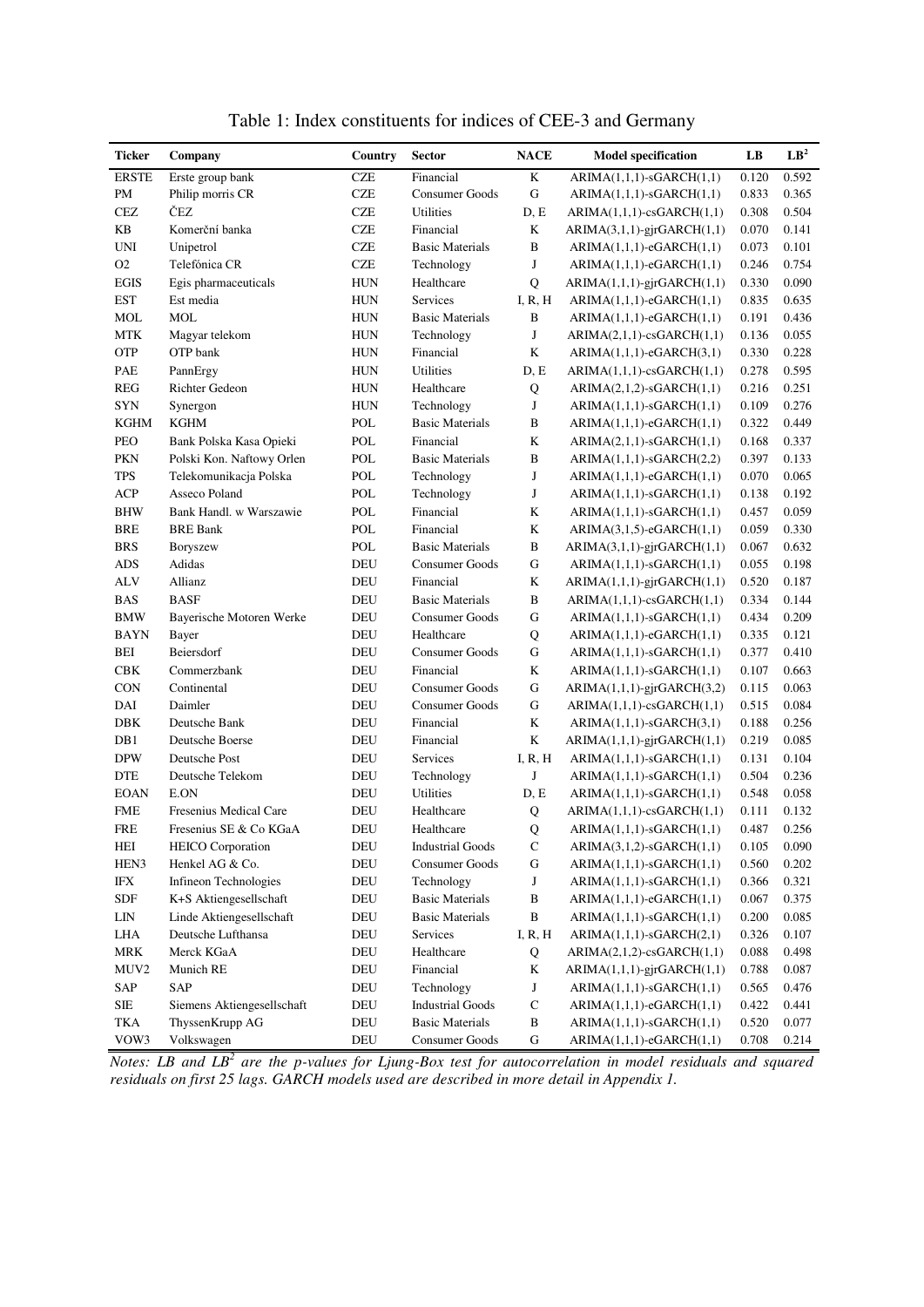#### **2. Data and methodology**

The data used in the paper encompasses the major stock market index constituents in CEE-3 markets (the Czech republic, Poland and Hungary) and Germany, with a total of  $N = 50$  traded companies. Germany was selected as geographically closest major stock exchange. The CEE-3 countries also have strong real economic ties to Germany.

The sample spans the time frame January, 2003 – December, 2012. This avoids the problematic transition period before 2000, which was characterized by privatizations and market irregularities in the CEE-3 countries. The sample includes a period of market crisis and two recessions. In contrast to many other network studies, the analysis is conducted on individual stock instead of stock market indices. This better corresponds to the idea, that stock market networks should capture the structure of the analyzed markets. This also allows avoiding several potential pitfalls, such as dealing with changes in the definition of market indices (e.g. the Czech PX index replaced the prior PX-D and PX-50 indices in March 2006).

The daily prices were used to create the returns:

$$
r_{i,t} = \ln(P_{i,t}) - \ln(P_{i,t-1})
$$
\n(1)

where  $r_{i,t}$  is return and  $P_{i,t}$  market price at time  $t = 1, 2, ...$  for series  $i \in \{1, 2, ..., N\}$ .

In order not to introduce spurious effects into the analysis, univariate ARMA-GARCH models have been fitted for all series. Table 1 gives details on all stocks from the respective markets, along with the ARMA-GARCH model specifications. The ARMA part is traditional,

$$
(1 - \rho(L))(1 - L)r_{i,t} = (1 + \alpha(L))\varepsilon_{i,t}
$$
\n<sup>(2)</sup>

where  $\varepsilon_{i,t}$  is the error term. The feasible GARCH specifications are listed in Appendix 1. The model fitting strategy was to fit ARMA-GARCH models which remove all autocorrelation from residuals and their squares, and then choose the most parsimonious model by the Bayesian information criterion (BIC).

All series were checked for stationarity (for the results of unit-root testing, see Appendix 2). The ARMA-GARCH filtering was used in order to remove all information from the series that can be explained by prior returns. When working with the standardized residuals, all other identified effects are thus unambiguously a manifestation of the relationship between series and are not induced by autocorrelation within a single series. The calculated standardized residuals are then used to construct the stock market networks.

A network is a graph *G*, defined by the set of vertices *V*(*G*), corresponding to the traded companies, and set of edges  $E(G) = \{ \{u, v\}; u \neq v, u, v \in V(G) \}$ . In this paper, we consider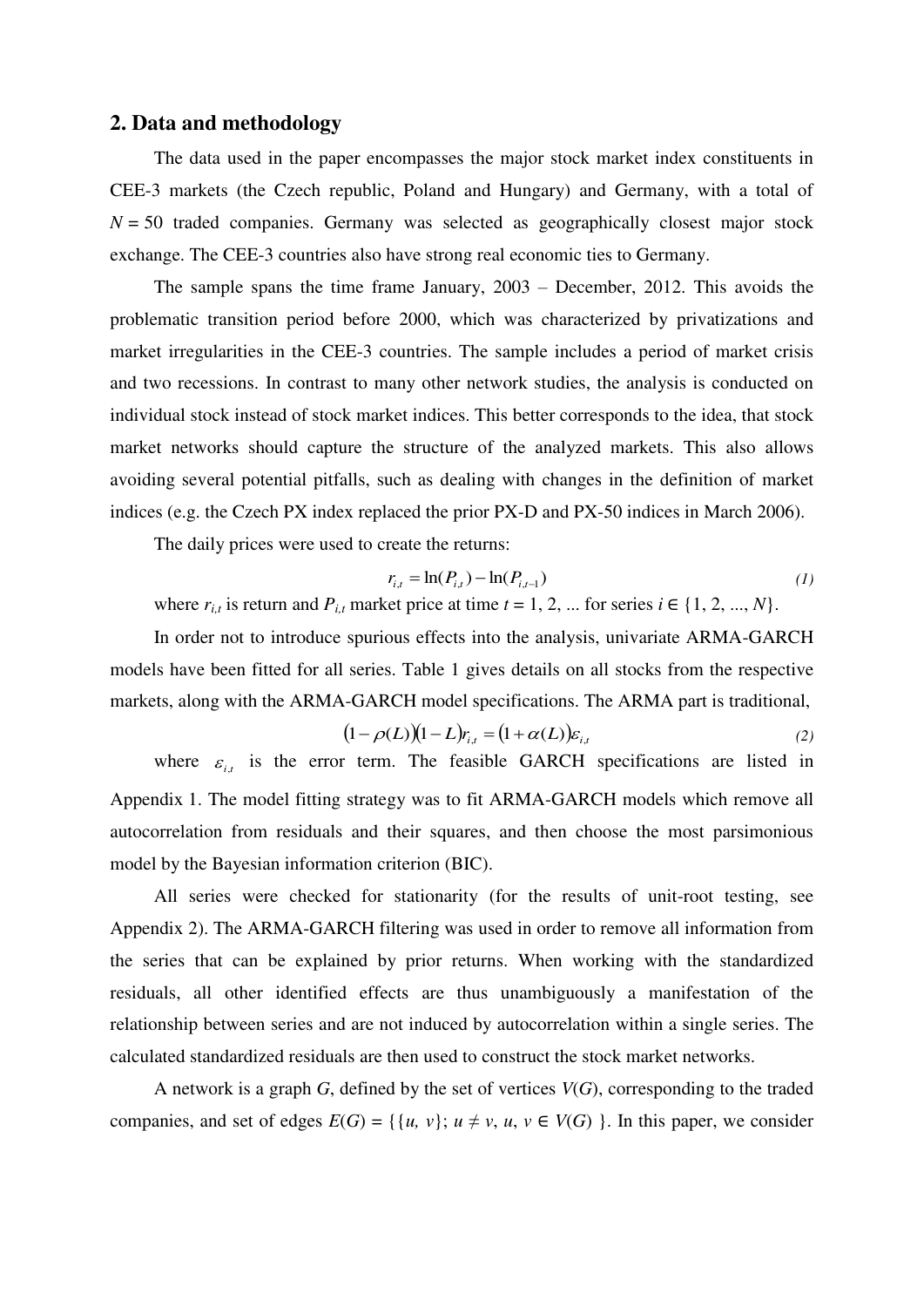only correlation based networks, the edges are therefore undirected. However, it is useful for the edges to be weighted. The edge weights reflects the relationships of stock returns, and are given by the formula

$$
c_{ij} = \sqrt{2(1 - \rho_{ij})} \tag{3}
$$

where  $c_{ij}$  is the edge weight for the edge connecting vertices  $i, j \in V(G)$  and  $\rho_{ij}$  is the Pearson correlation coefficient between stock returns of stocks *i* and *j*.

As correlations are defined for all pairs of return series, it is theoretically possible to use them to create a complete graph on  $N = 50$  vertices, having  $N(N - 1)/2 = 1225$  edges. The analysis of this large number of edges is not only impractical, it is also not very useful, as we are retaining many (possibly non-significant) relationships.

The literature defines several ways a suitable subgraph may be selected. In this paper, we will use three approaches:

- 1. Minimum spanning trees (MST) defined by Mantegna (1999). The strategy is to select a subgraph, a so-called spanning tree, with minimal overall edge weights. A spanning tree is a connected acyclic subgraph – there exists a path between any two vertices, and there are no circles. The requirement for minimal sum of edge weights means, that given the stated conditions, the subgraphs contains the highest correlations possible. Less technically, the graph retains the most important relationships under the conditions of connectedness and acyclicity. An MST has *N* – 1 edges.
- 2. Planar maximally filtered graph (PMFG) by Tumminello et al. (2005). These subgraphs replace the condition of MST, which requires no circles to be present with a condition of planarity, which requires that the graph may be embedded in an Euclidean plane without edges intersecting. This raises the number of edges to  $3N - 6$ , and allow for richer structures to be preserved, such as cliques of the order 4. However, the economic reasoning behind requiring planarity is unclear.
- 3. Threshold graphs (THR), e.g. Tse et al. (2010). Here the subgraph is created by comparing edge weights (or their transformations) to a pre-specified threshold, and retaining only those edges satisfying the threshold condition. These graphs pose no limitations on the structure of the network (unlike MST and PMFG). The threshold is usually chosen with respect to he size, or significance of the correlation coefficient between stock returns.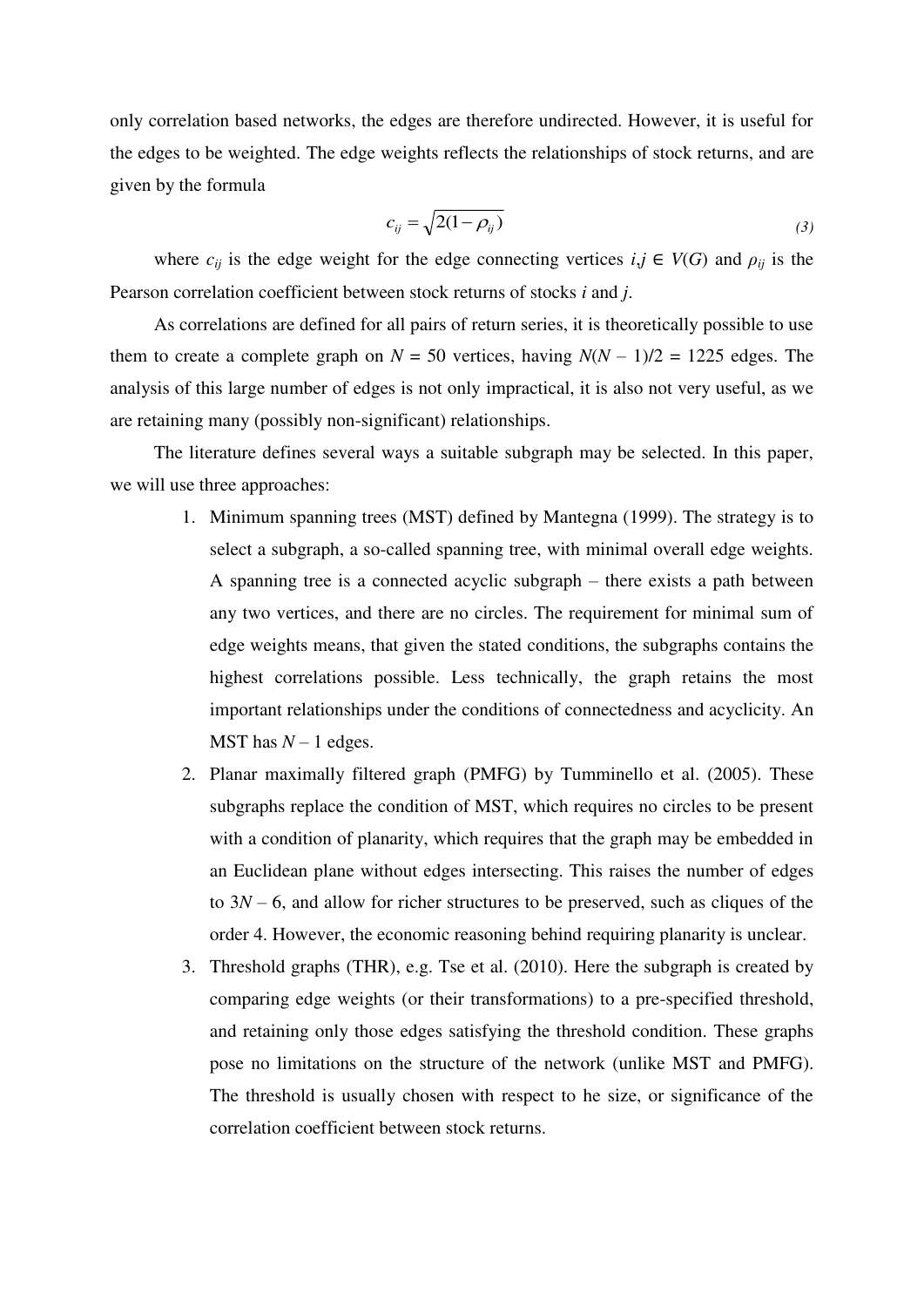In this paper we analyze all three kinds of subgraphs. Apart from creating the networks, it is also interesting to construct a model, which would explain the presence/absence of edges. Particularly, it would be interesting to see how the country and industry affiliation relate to the presence of edges between individual stocks.

A framework that allows incorporating such exogenous factors into the modeling of edges is the Exponential random graph model (ERGM), as defined in the seminal work of Wasserman and Pattison (1996). Here the existence of edges and other networks structures is modeled by a logit-type model, which may (in simple cases) be modeled by maximumlikelihood estimation, or by Markov chain Monte Carlo simulations. More formally, an ERGM focuses on the probability

$$
P(g = G | \mathbf{\theta}) = \frac{\exp(\mathbf{\theta}^T s(G))}{c(\mathbf{\theta})}
$$
(4)

where *G* is the constructed stock market network, *g* is a randomly created graph,  $\theta$  is a vector of parameters and  $s(G)$  is a vector of graph characteristics, which might be node, edge and structure related (such as number of edges, vertex degrees, number of cliques etc.).

The use of ERGM opens interesting options with respect to the modeling of the network – since the network encompasses both stocks from different countries, as well as different industries, it should allow for the estimation of both the country and industry effects. Thus, it should be possible to assess whether there are country/industry effects that explain the structure and strength of the relationships between stock returns of CEE-3 countries and Germany.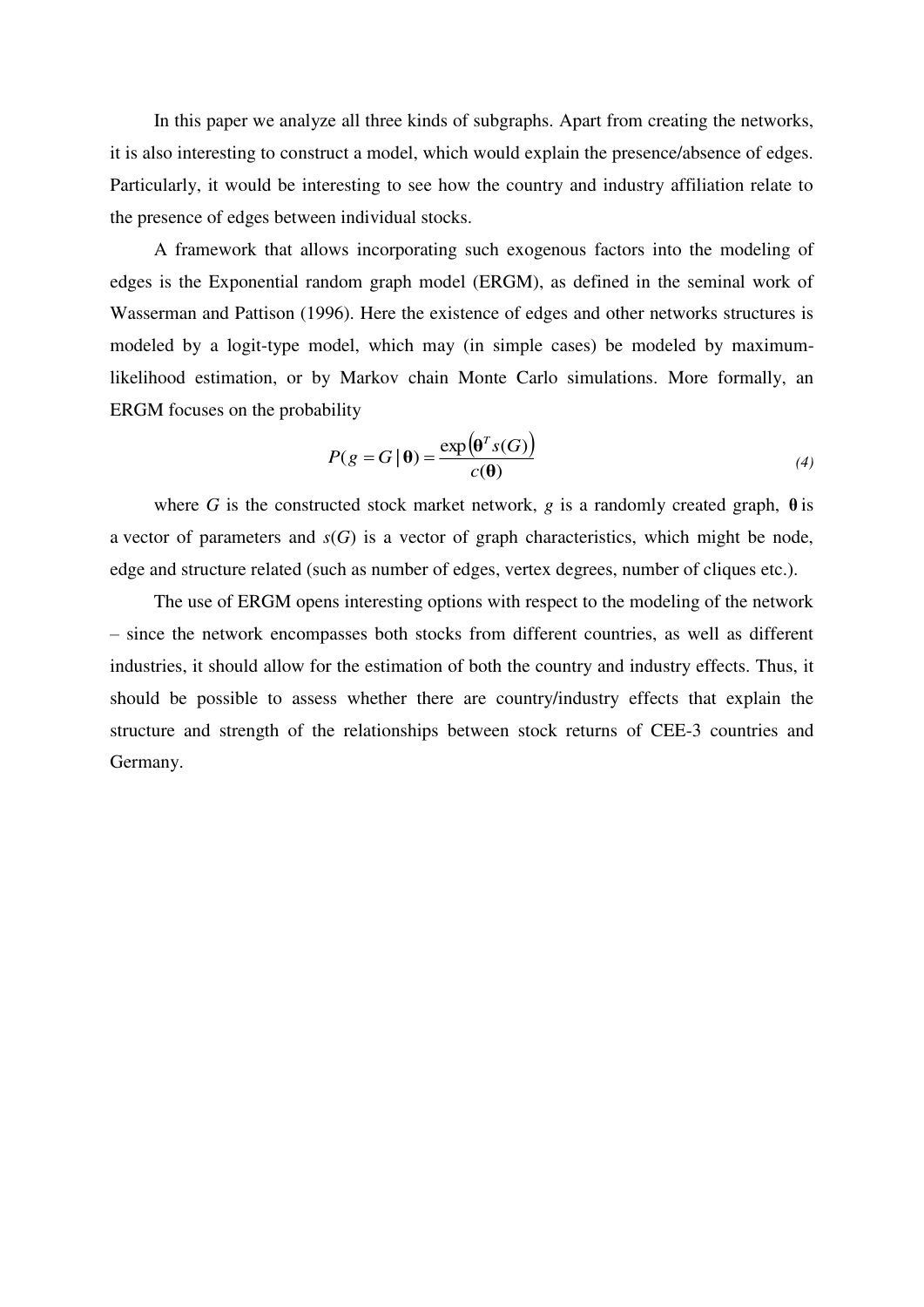

Figure 1: Minimum Spanning Tree (MST) for the stock returns from CEE-3 and Germany *Note: German stocks are color-coded pink, Poland is green, Hungary is blue and Czech stocks are yellow.* 



Figure 2: Selected subgraphs of the MST *Note: German stocks are color-coded pink, Poland is green, Hungary is blue and Czech stocks are yellow.*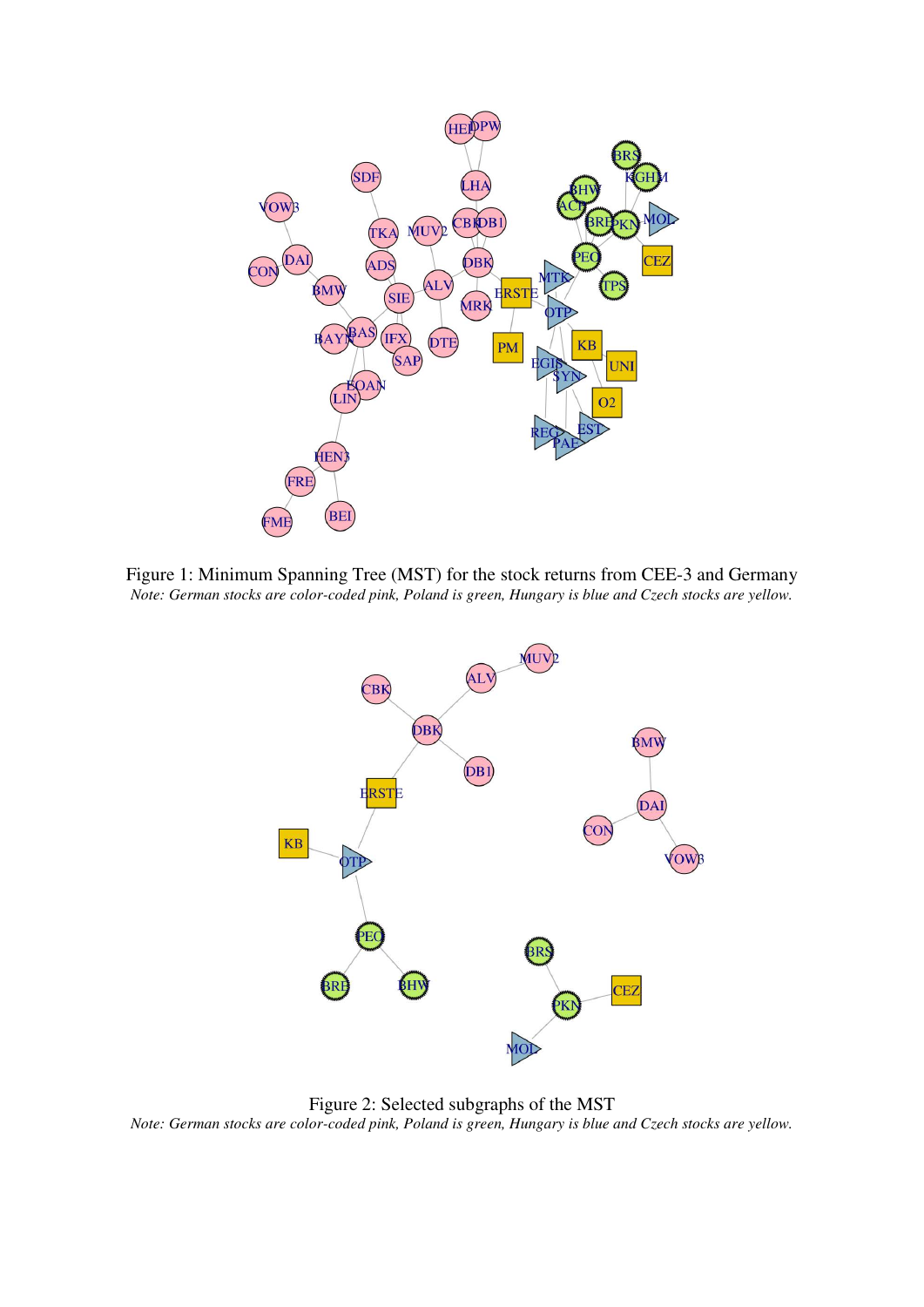#### **3. Empirical results and discussion**

Figure 1 shows the calculated MST networks for the ARMA-GARCH filtered standardized residuals of stock returns for the whole sample period. Even after brief consideration it is clear that the network is strongly clustered by country, which is particularly true of Germany, Poland, and Hungary, with slight irregularities for the Czech Republic<sup>1</sup>.

The MST also has subgraphs that are economically interesting. The articulation that connects all German stock to the CEE-3 stock is DBK (Deutsche Bank). It is itself connected to other German financial stocks, namely Commerzbank, Deutsche Boerse and Allianz, which is connected to Munich RE, creating a strong cluster of German financial companies.

The aforementioned DBK is connected to the Czech ERSTE Bank, which is connected to Hungarian OTP Bank, which in turn connect to two other banks – Czech Komerční banka (KB), but also Polish PEO (Bank Polska Kasa Opieki). The financial cluster is completed by adding BRE (BRE Bank, currently mBank) and BHW (Bank Handl. w Warszawie).

The financial cluster is very notable for two reasons: first, all the banks in the sample turn out as connected. This result is obtained after filtering the series with ARMA-GARCH, and then again by the algorithm creating the MST, which retains only 49 out of 1225 edges. Even then, the MST links all the banks together. This seems a rather strong evidence for clustering by industry. The second reason is, that the banks form the stocks which connect the individual country clusters – as explained before, all countries tend to create national cluster. But in all cases, these clusters are interlinked to other country cluster by stock from the financial sector, confirming its importance.

Figure 2 also shows other interesting clusters. For example, Daimler AG (DAI), Bayerische Motoren Werke (BMW), Volkswagen (VOW3) and Continental AG (CON) present a cluster of three carmakers and a company delivering components and tires to the car industry. The last selected cluster contains Polish Kon. Naftowy Orlen (PKN), Czech ČEZ (CEZ), Hungarian MOL (MOL) and Polish Boryszew (BRS), which are all oil and energy related companies.

These results clearly indicate that even though the filtering of the data might seem rather extensive, the results have reasonable economic interpretation. Industry and country clustering is also evident.

l

<sup>&</sup>lt;sup>1</sup> Visualizations for PMFG and THR networks are shown in Appendix 3 and 4, due to their higher complexity given by the larger number of edges.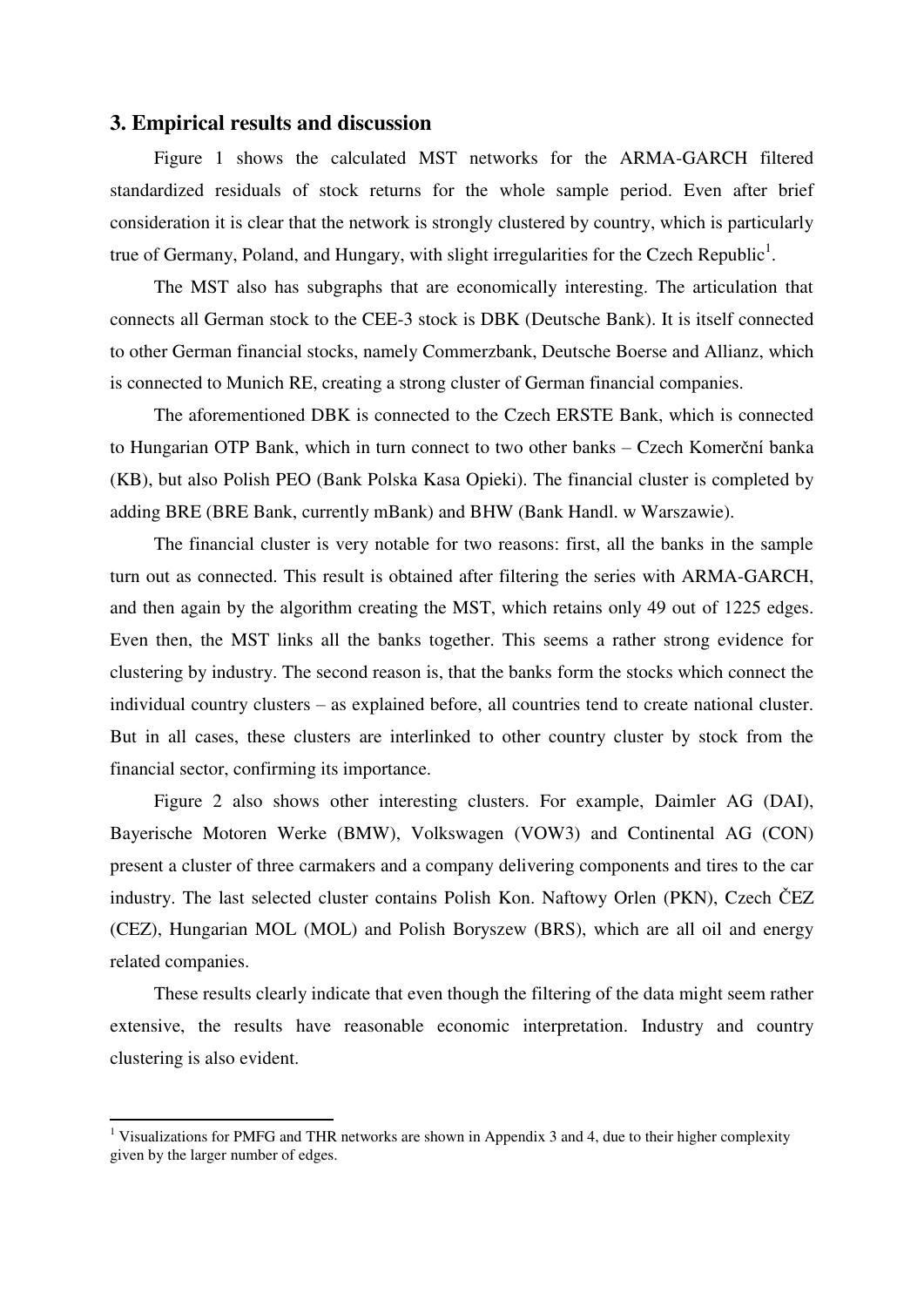

Figure 3: Simulations of random graphs and their relation to the MST

*Note: The figure shows the distribution for the number of intra-country (left) and intra-industry (right) edges, obtained in Erdős and Rényi (1960; top), as well as Viger and Latapy (2005; bottom) simulations. The red lines represent the number of edges in the empirical MST.* 

To test this more explicitly, we note that there are 43 out of 49 edges connecting vertices from the same country, and 22 edges connecting vertices from the same industry. To see, how likely a result like this would be, if the networks were created at random, two simulations have been performed. The first was the famous Erdős and Rényi model (Erdős and Rényi, 1960). This model generates random graphs on a selected number of vertices (here,  $N = 50$ ) and given number of edges (here, 49).

Although this may be considered a classical model, it has some disadvantages. First, the structure created in the simulation might necessarily not be a tree – while the empirical network is a MST. Also, the importance and connectivity of vertices might differ. Thus, another simulation was performed, which retains the degree sequence in all iterations (Viger and Latapy, 2005). By keeping the degree sequence constant, it follows that all generated random networks are trees, and thus precisely follow the structure of the empirical network.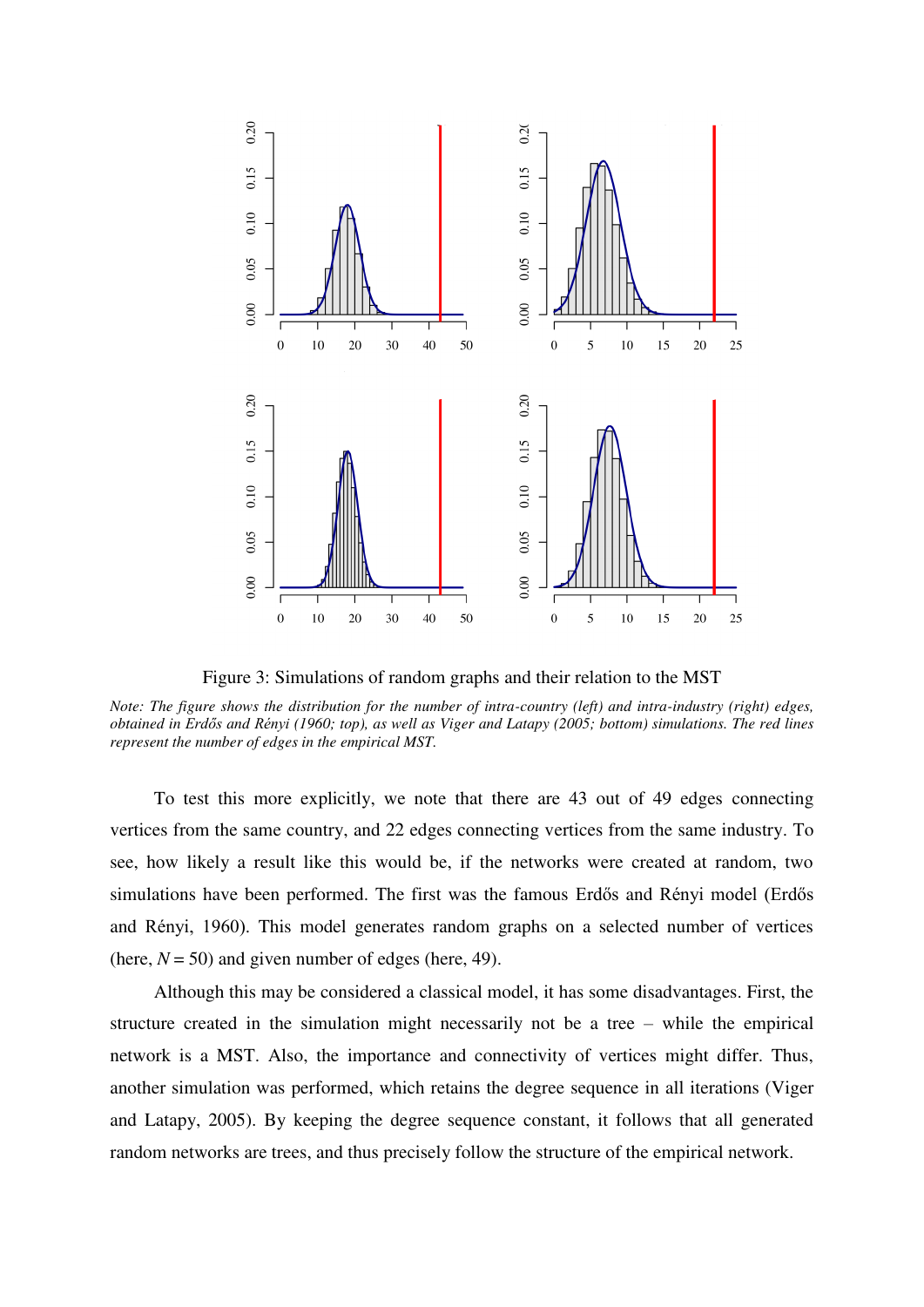|                 | <b>MST</b> |              | <b>PMFG</b> |          |              | <b>THR</b> |          |              |     |
|-----------------|------------|--------------|-------------|----------|--------------|------------|----------|--------------|-----|
|                 | Coef.      | Std.<br>err. |             | Coef.    | Std.<br>err. |            | Coef.    | Std.<br>err. |     |
| <b>Edges</b>    | $-4.607$   | 0.518        | ***         | $-3.192$ | 0.259        | ***        | $-0.659$ | 0.081        | *** |
| Country         | 2.806      | 0.461        | ***         | 2.349    | 0.241        | ***        | 2.331    | 0.153        | *** |
| <b>Industry</b> | 1.958      | 0.327        | ***         | 1.431    | 0.230        | ***        | 0.647    | 0.190        | *** |
| Degree 1        | 2.715      | 0.574        | ***         |          |              |            |          |              |     |
| Degree 2        | 0.527      | 0.617        |             |          |              |            |          |              |     |
| Degree 3        |            |              |             | 3.230    | 0.562        | ***        |          |              |     |
| Degree 4        |            |              |             | 2.137    | 0.549        | ***        |          |              |     |

Table 2: ERGM for subgraphs MST, PMFG and THR

*Note: \*, \*\*, and \*\*\* denote significance at the 10%, 5%, and 1% significance level, respectively.*



Figure 4: Relative frequency for MST ERGM models by vertex degree

*Note: The vertical axis depicts relative frequency. The boxplots describe the simulations created by the specified model. The thick line shows the vertex degrees of the empirical MST.* 

The necessity for a simulation stems from the Cayley formula (Aigner and Ziegler, 2010), which states that the number of trees in  $N = 50$  vertices equals  $N^{N-2} = 50^{48}$ , which is unfeasible. Figure 3 shows the simulations results, which clearly indicates the significance of both the country and industry effects.

Another way to formally test the importance of both effects is the calculation of the ERGM. Table 2 gives the results of ERGM models. The explanatory variables contain the number of edges, country and industry factors. In case of MST and PMFG, structural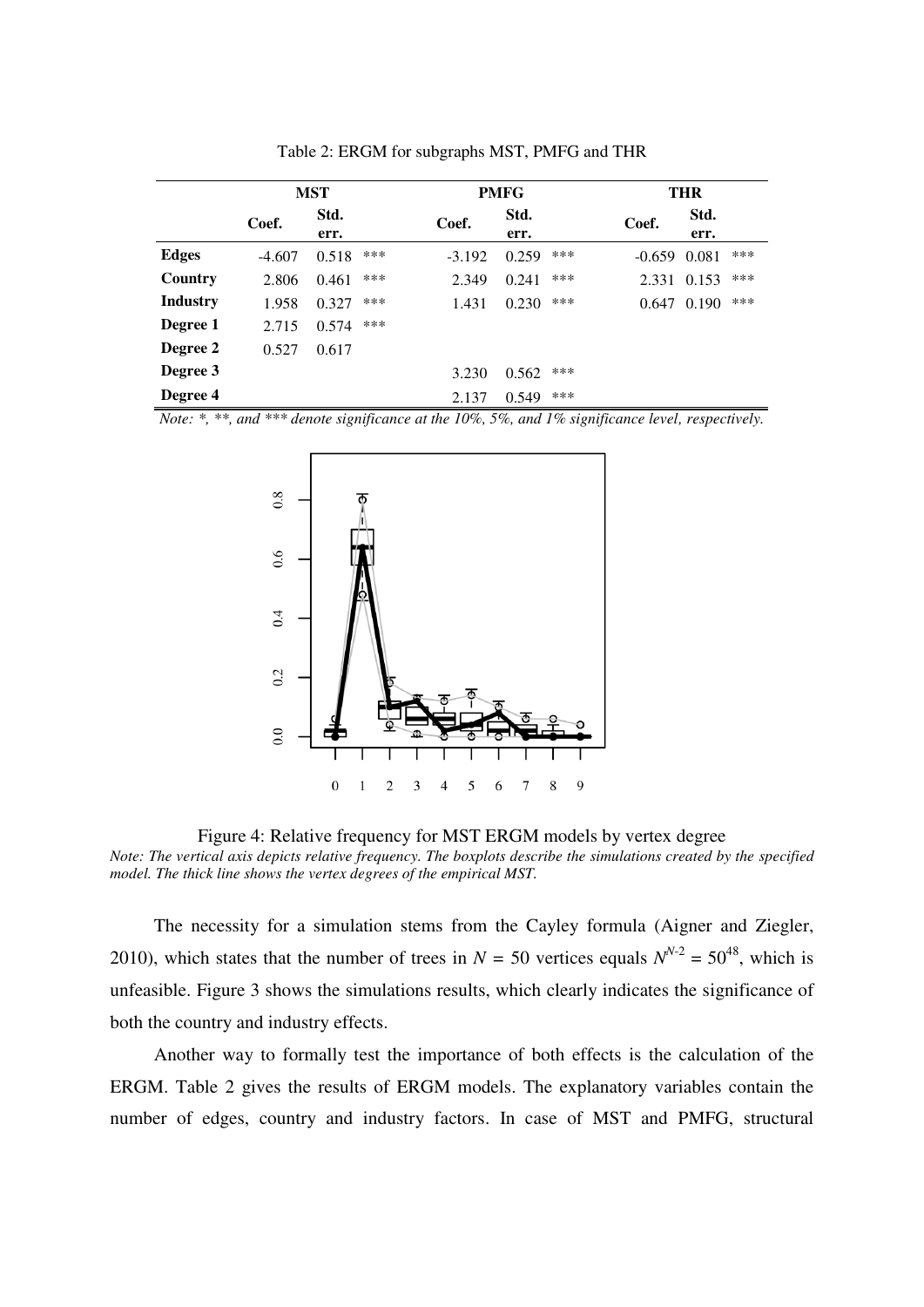parameters given by the frequency of given vertex degrees were also included. The specific degrees have been chosen by the Akaike information criterion (AIC).

The results in Table 2 are again very reasonable. As all network structures have relatively few edges compared to the complete graph (the number of edges increases from MST, PMFG to THR), the coefficient by the number of edges is negative. The coefficients for Country and Industry factors are positive – hence, industry and country factor both matter, and their effect is positive.

To conclude the analysis of both effects, we have to take into account the maximum potential total number of edges that may correspond to intra-industry and intra-country links. As the number of countries and industries is not the same, moreover, the distribution between groups is not the same; the analysis conducted so far does not make the two effects comparable. To make a reasonable comparison, we introduce two measures, called RCL (Relative Country Links) and RIL (Relative Industry Links).

To define these measures, we first define the set of indices

$$
IC = \{1, 2, 3, 4\} \tag{5}
$$

$$
II = \{1, 2, \dots, 8\} \tag{6}
$$

The values of IC (indices of countries), namely 1, 2, 3, 4 represent the Czech Republic, Germany, Hungary and Poland (in that order). The values of *II* (indices of industries), e.g. 1, 2, ..., 8 represent Energy, Financial services, Industrial goods, Services, Consumer goods, Technology, Basic materials and Healthcare (in that order).

Futher, set  $nk_l$  for  $l \in IC$  the number of links from country *l*. Similarly, set  $no_t$  the number of stocks from individual industries.

Lastly, define *ZK(i, j, l, G)*, which for network *G* and any pair of vertices  $i, j \in V(G)$ and country index  $l \in IC$  has value 1 in case both vertices correspond to stock from country *l*, otherwise its value is 0. Similarly, function *ZO(i, j, t*, *G)* is set to 1 if both stock corresponding to vertices *i* and *j* in network *G* belong to the same industry  $t \in H$ , and 0 otherwise.

The function *RCL* characterizes the number of edges from the same country within a network. For a given network (MST) we define  $RCL_l^{MST}(G)$  $\int_l^{MST}(G)$  for fixed  $l \in IC$ :

$$
RCL_{l}^{MST}(G) = \frac{\sum_{i=1}^{V(G)-1} \sum_{j=i+1}^{V(g)} ZK(i, j, l, G)}{nk_{l} - 1}
$$
(7)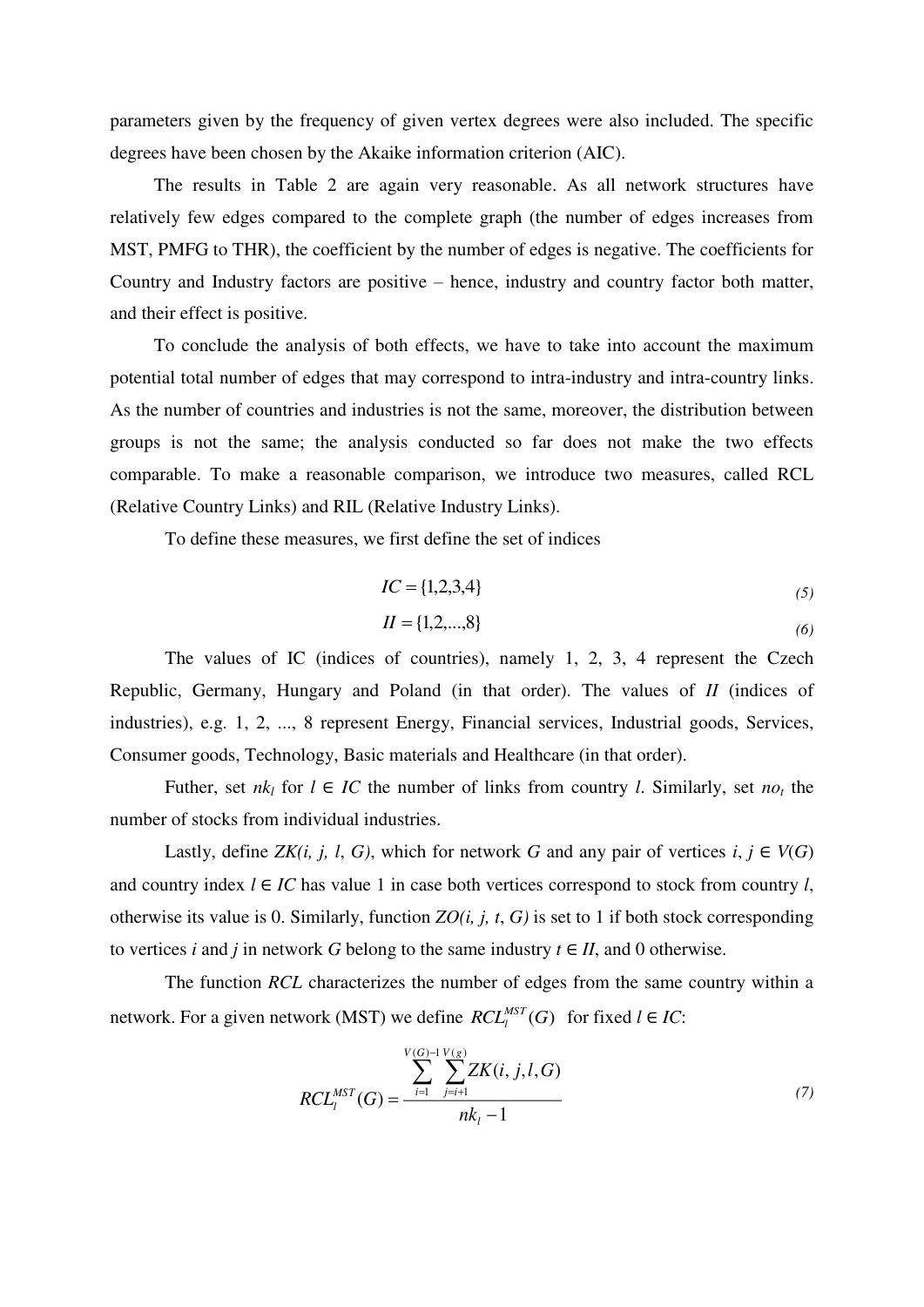

Figure 5: Evolution of *RCL* a *RIL* for rolling MST during 2003 – 2012 *Note: The colored lines correspond to 32-week centered moving average.* 



Figure 6: Evolution of *RCL* a *RIL* for rolling THR during 2003 – 2012 *Note: The colored lines correspond to 32-week centered moving average.* 

For a network as a whole we set

$$
RCL^{MST}(G) = \frac{\sum_{l=1}^{\max(IC)} \sum_{i=1}^{V(G)-1} \sum_{j=i+1}^{V(g)} ZK(i, j, l, G)}{\sum_{l=1}^{\max(IC)} (nk_l - 1)}
$$
(8)

The previous equation follows the idea, that for every group of stocks (partitioned by the country of origin) of  $nk_l$  vertices there may be a maximum of  $nk_l - 1$  edges. As we are considering a MST, the subgraph induced by the vertices belonging to the country *l* has to be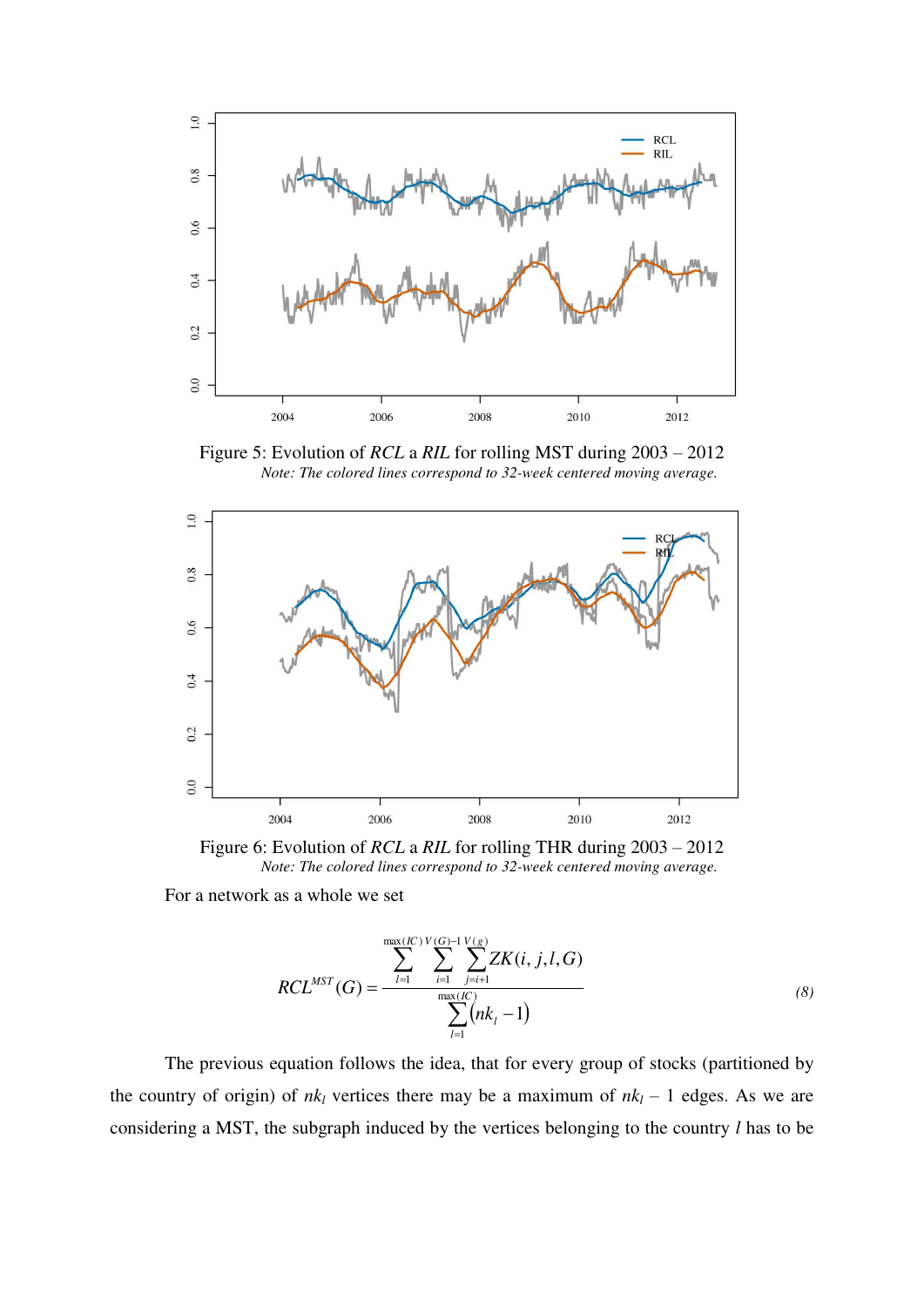a tree – and the maximum number of edges is thus  $nk_l - 1$ .  $RCL_l^{MST}(G)$  may therefore be interpreted as a ratio of the empirical and theoretically possible number of edges.  $RCL^{MST}(G)$ is not just a summation of  $RCL<sub>l</sub><sup>MST</sup>(G)$  $\binom{MST}{l}(G)$ , in order to keep the interpretation of *RCL* as a percentage.

Similarly, we may define  $\mathit{RIL}^{\textit{MST}}_l(G)$  $\frac{\mathit{MST}}{l}(G)$  :

$$
RIL_{t}^{MST}(G) = \frac{\sum_{i=1}^{V(G)-1} \sum_{j=i+1}^{V(g)} ZO(i, j, t, G)}{nO_{t} - 1}
$$
\n(9)

$$
RIL^{MST}(G) = \frac{\sum_{t=1}^{\max(H)} \sum_{i=1}^{V(G)-1} \sum_{j=i+1}^{V(g)} ZO(i, j, t, G)}{\sum_{t=1}^{\max(H)} (no_t - 1)}
$$
(10)

The calculations for MFG and THR networks can be found in Appendix 5.

Figure 5 and 6 depict a rolling window analysis of *RCL* and *RIL* for the cases of MST a THR (results for PMFG are nearly identical to MST). The rolling analysis was conducted on the sample period of the years  $2003 - 2012$ , the window length was one year (52 weeks). As can be seen, the difference for country/industry effects is quite dramatic for the case of MST. Empirically, country effects clearly dominate industry effects. The picture is less clear for the case of THR, where the effects are similar. As the main difference between MST and THR is mostly in the number of edges they retain (THR sometimes retains as much as half of the edges in the complete graph), we may conclude that the difference between country and industry effects is stronger when considering the most important relationships, as defined by MST. These differences tend to "average out", as we include higher number of (potentially) less relevant link into the analysis.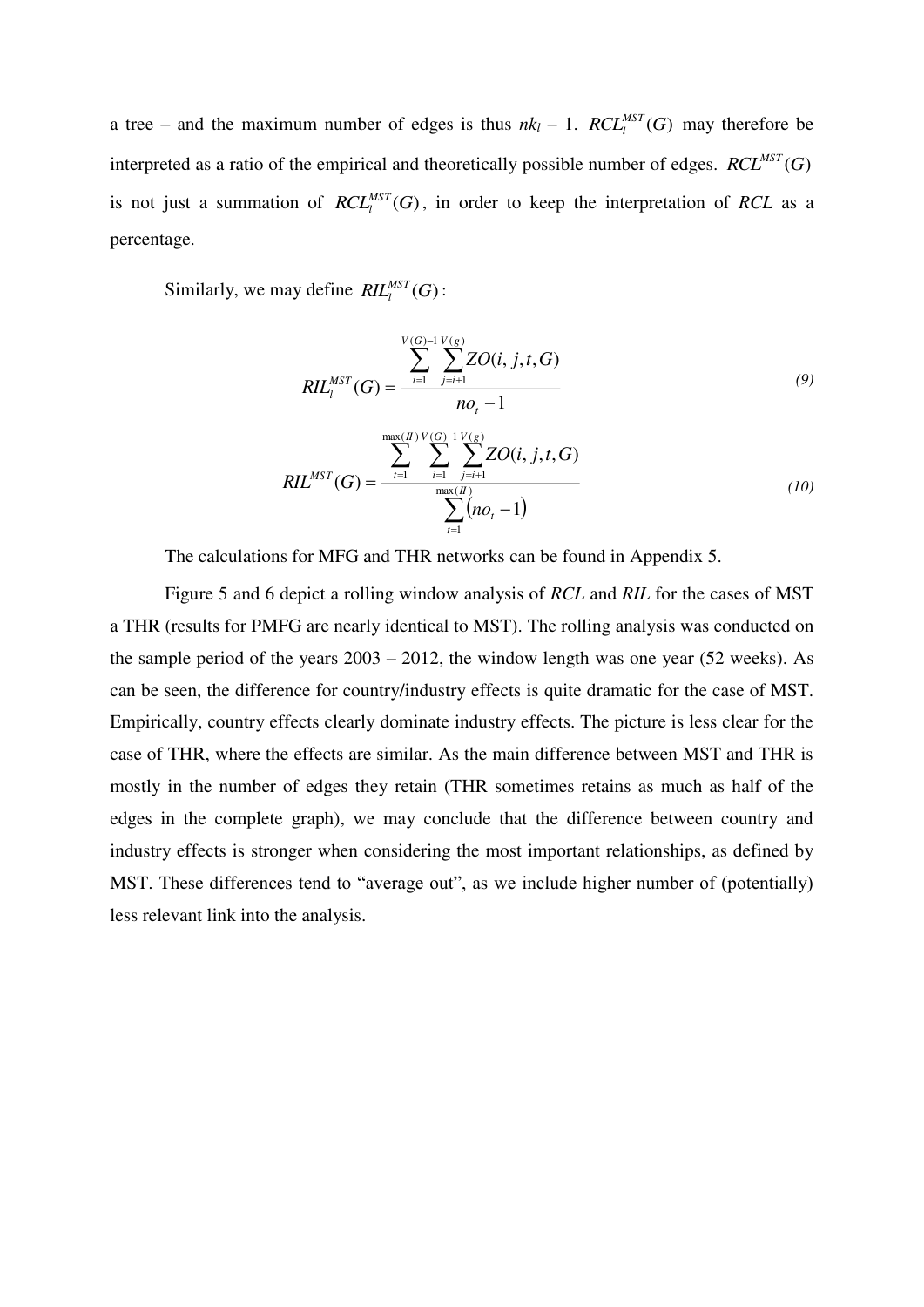#### **4. Concluding remarks**

In this working paper we explored a previously heavily researched topic of comparison of country and industry effects for portfolio diversification. Even as we do not construct stock portfolios per se, we use an alternative methodology based on stock market networks to compare these effects.

First, we use the whole sample to construct MST, PMFG and THR networks. By analyzing particularly the MST, we identify interesting relationships, providing evidence for both country and industry clustering, with the finance sector dominating the inter-country relationships. Second, the apparent clustering identified by visual inspection is shown to be significant and non-random, as shown by the results of Erdős – Rényi (1960), as well as Viger – Latapy (2005) simulations. Third, the result is also confirmed by an ERGM model, where country and industry level factors are shown to significantly contribute to the way the networks are constructed. Fourth, we define the *RIL* and *RCL* indicators in order to reasonably compare the effects of industry/country linkage. By conducting a rolling window analysis we demonstrate the differences, with country factors dominating in case of MST.

#### **References**

- [1] AIGNER, M. ZIEGLER, G.M. 2010. *Proofs from the Book*. 4th edition. Berlin: Springer, 2010. 274 p. ISBN 978-3-642-00856-6.
- [2] BACA, S.P. GARBE, B.L. WEISS, R.A. 2000. The rise of sector effects in major equity markets. In: *Financial Analysts Journal*. ISSN 0015-198X, 2000, p. 34 – 40.
- [3] BEKAERT, G. HARVEY, C.R. LUMSDAINE, R.L. 2002. Dating the integration of world equity markets. In: *Journal of Financial Economics*. ISSN 0304-405X, 2002, vol. 65, no. 2, p. 203 – 247.
- [4] BEKAERT, G. HODRICK, R.J. ZHANG, X. 2009. International stock return comovements. In: *The Journal of Finance*. ISSN 0022-1082, 2009, vol. 64, no. 6, p.  $2591 - 2626.$
- [5] BOLLERSLEV, T. 1986. Generalized autoregressive conditional heteroskedasticity. In: *Journal of econometrics*. ISSN 0304-4076, 1986, vol. 31, no. 3, p. 307 – 327.
- [6] BONANNO, G. CALDARELLI, G. LILLO, F. MICCICHÈ, S. VANDEWALLE, N. – MANTEGNA, R.N. 2004. Networks of equities in financial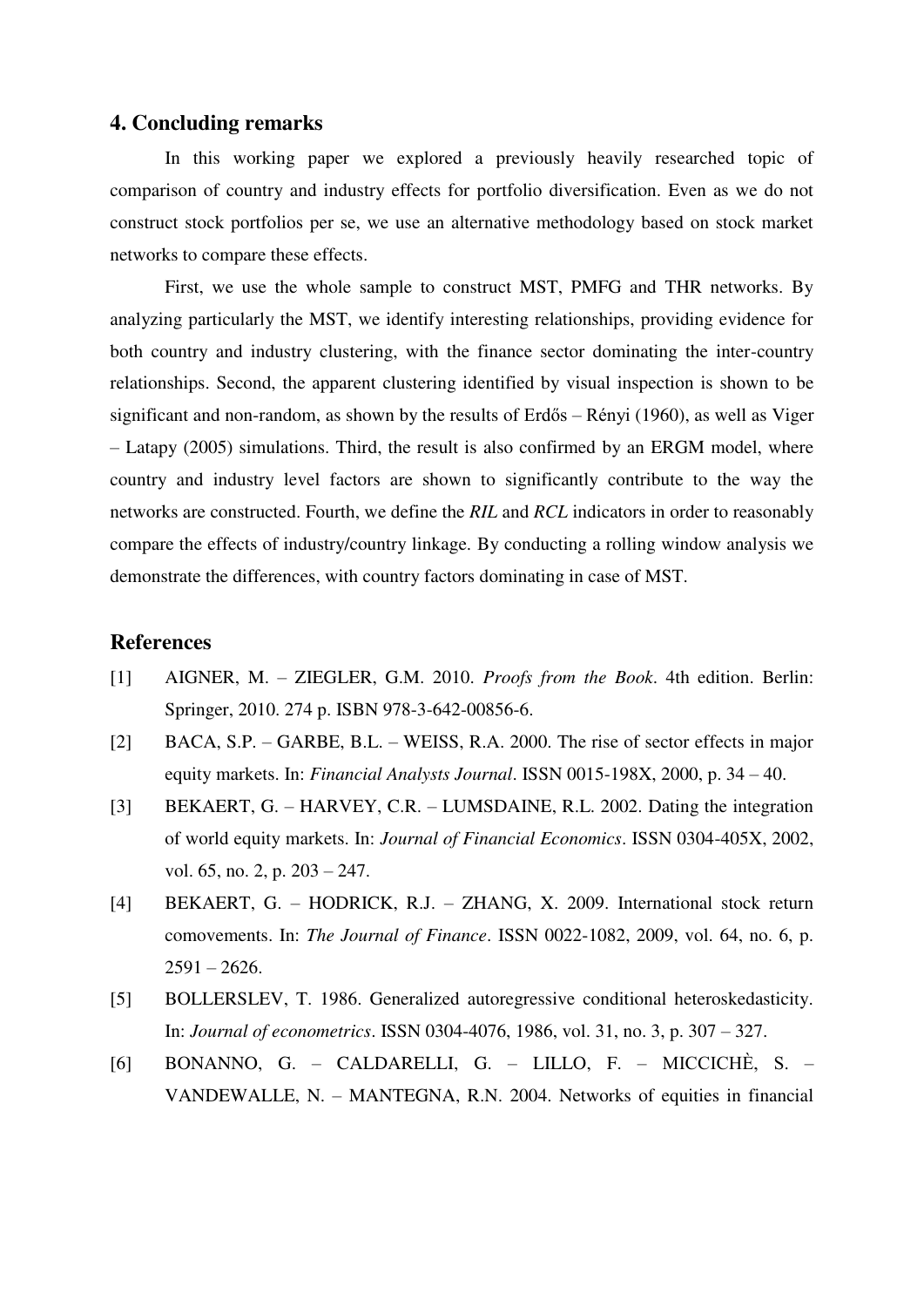markets. In: *The European Physical Journal B-Condensed Matter and Complex Systems*. ISSN 1434-6028, 2004, vol. 38, no. 2, p. 363 – 371.

- [7] BONANNO, G. LILLO, F. MANTEGNA, R.N. 2001. High-frequency crosscorrelation in a set of stocks. In: *Quantitative Finance*. ISSN 1469-7688, 2001, vol. 1, no. 1, p. 96 – 104.
- [8] CAVAGLIA, S. BRIGHTMAN, C. AKED, M. 2000. The increasing importance of industry factors. In: *Financial Analysts Journal*. ISSN 0015-198X, 2000, p. 41 – 54.
- [9] COELHO, R. GILMORE, C.G. LUCEY, B. RICHMOND, P. HUTZLER, S. 2007. The evolution of interdependence in world equity markets—Evidence from minimum spanning trees. In: *Physica A: Statistical Mechanics and its Applications*. ISSN 0378-4371, 2007, vol. 376, p. 455 – 466.
- [10] CORONNELLO, C. TUMMINELLO, M. LILLO, F. MICCICHE, S. MANTEGNA, R.N. 2005. Sector Identification in a Set of Stock Return Time Series Traded at the London Stock Exchange. In: *Acta Physica Polonica B*. ISSN 0587-4254, 2005, vol. 36, p. 2653.
- [11] DI MATTEO, T. POZZI, F. ASTE, T. 2010. The use of dynamical networks to detect the hierarchical organization of financial market sectors. In: *The European Physical Journal B*. ISSN 1434-6028, 2010, vol. 73, no. 1, p. 3 – 11.
- [12] DIAS, J. 2012. Sovereign debt crisis in the European Union: A minimum spanning tree approach. In: *Physica A: Statistical Mechanics and its Applications*. ISSN 0378- 4371, 2012, vol. 391, no. 5, p. 2046 – 2055.
- [13] DIERMEIER, J. SOLNIK, B. 2001. Global pricing of equity. In: *Financial Analysts Journal*. ISSN 0015-198X, 2001, p. 37 – 47.
- [14] ERDÖS, P. RÉNYI, A. 1960. On the evolution of random graphs. In: *Publ. Math. Inst. Hungar. Acad. Sci,* 1960, vol. 5, p. 17 – 61.
- [15] ERYIĞIT, M. ERYIĞIT, R. 2009. Network structure of cross-correlations among the world market indices. In: *Physica A: Statistical Mechanics and its Applications*. ISSN 0378-4371, 2009, vol. 388, no. 17, p. 3551 – 3562.
- [16] FORBES, K.J. RIGOBON, R. 2002. No contagion, only interdependence: measuring stock market comovements. In: *The Journal of Finance*. ISSN 0022-1082, 2002, vol. 57, no. 5, p. 2223 – 2261.
- [17] GILMORE, C.G. LUCEY, B.M. BOSCIA, M. 2008. An ever-closer union? Examining the evolution of linkages of European equity markets via minimum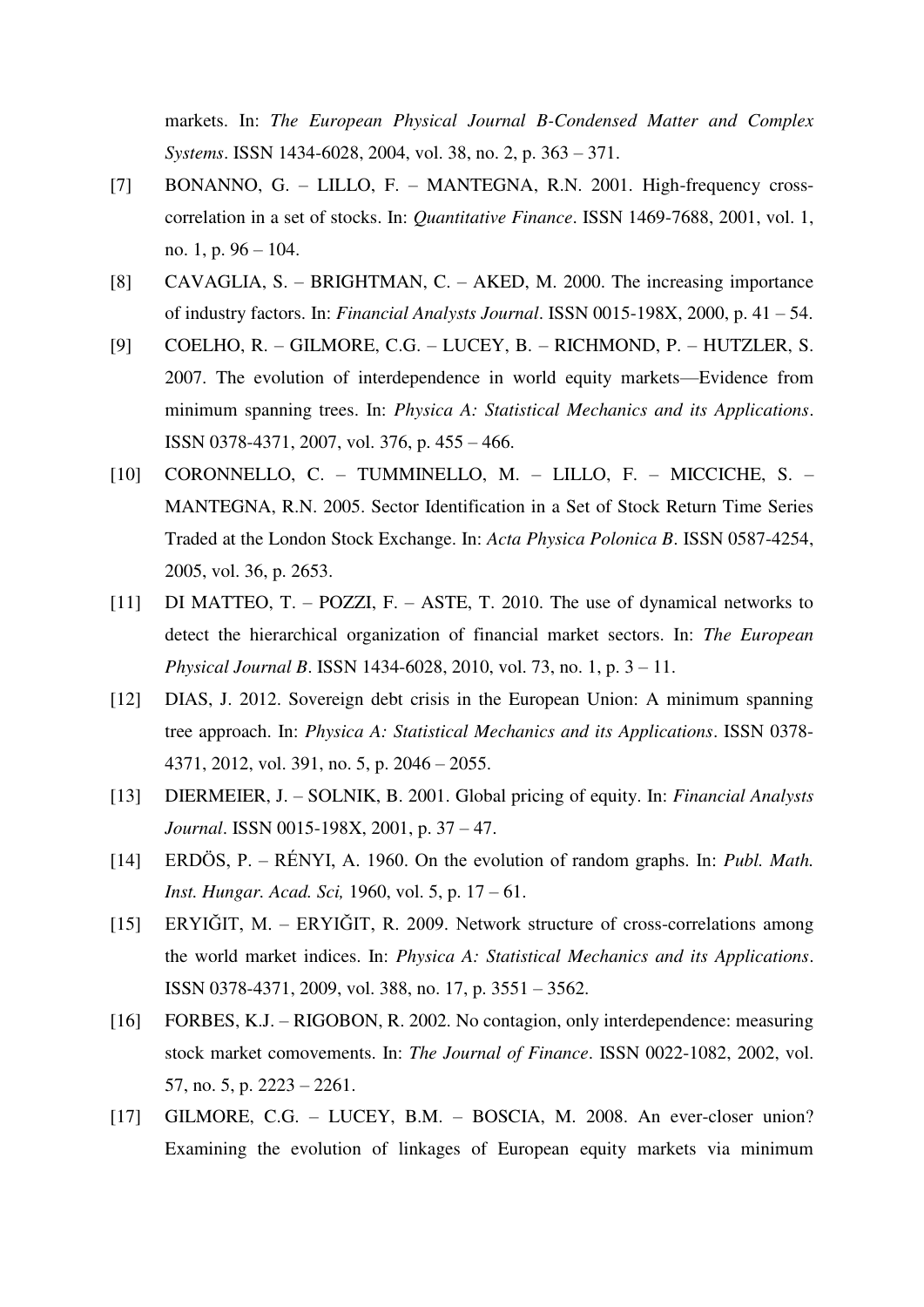spanning trees. In: *Physica A: Statistical Mechanics and its Applications*. ISSN 0378- 4371, 2008, vol. 387, no. 25, p. 6319 – 6329.

- [18] GLOSTEN, L.R. JAGANNATHAN, R. RUNKLE, D.E. 1993. On the relation between the expected value and the volatility of the nominal excess return on stocks. In: *The journal of finance*. ISSN 0022-1082, 1993, vol. 48, no. 5, p. 1779 – 1801.
- [19] GOETZMANN, W.N. LINGFENG, L. ROUWENHORST, K.G. 2005. Long-Term Global Market Correlations. In: *Journal of Business*. ISSN 0021-9398, 2005, vol. 78, no.  $1, p. 1 - 38$ .
- [20] GRIFFIN, J.M. ANDREW KAROLYI, G. 1998. Another look at the role of the industrial structure of markets for international diversification strategies. In: *Journal of financial economics*. ISSN 0304-405X, 1998, vol. 50, no. 3, p. 351 – 373.
- [21] HESTON, S.L. ROUWENHORST, K.G. 1995. Industry and country effects in international stock returns. In: *The Journal of Portfolio Management*. ISSN 0095- 4918, 1995, vol. 21, no. 3, p. 53 – 58.
- [22] HIGGINS, M.L. BERA, A.K. 1992. A class of nonlinear ARCH models. In: *International Economic Review* 1992, p. 137 – 158.
- [23] HOBIJN, B. FRANSES, P.H. OOMS, M. 2004. Generalizations of the KPSS-test for stationarity. In: *Statistica Neerlandica*. ISSN 0039-0402, 2004, vol. 58, no. 4, p.  $483 - 502$ .
- [24] KEARNEY, C. LUCEY, B.M. 2004. International equity market integration: Theory, evidence and implications. In: *International Review of Financial Analysis*. ISSN 1057-5219, 2004, vol. 13, no. 5, p. 571 – 583.
- [25] LESSARD, D.R. 1974. World, national, and industry factors in equity returns. In: *The Journal of Finance*. ISSN 0022-1082, 1974, vol. 29, no. 2, p. 379 – 391.
- [26] MANTEGNA, R.N. 1999. Hierarchical structure in financial markets. In: *The European Physical Journal B-Condensed Matter and Complex Systems*. ISSN 1434- 6028, 1999, vol. 11, no. 1, p. 193 – 197.
- [27] MARKOWITZ, H. 1952. Portfolio selection. In: *The journal of finance*. ISSN 0022- 1082, 1952, vol. 7, no. 1, p. 77 – 91.
- [28] ONNELA, J.P. CHAKRABORTI, A. KASKI, K. KERTESZ, J. KANTO, A. 2003. Asset trees and asset graphs in financial markets. In: *Physica Scripta*. ISSN 0031-8949, 2003, vol. 2003, no. T106, p. 48.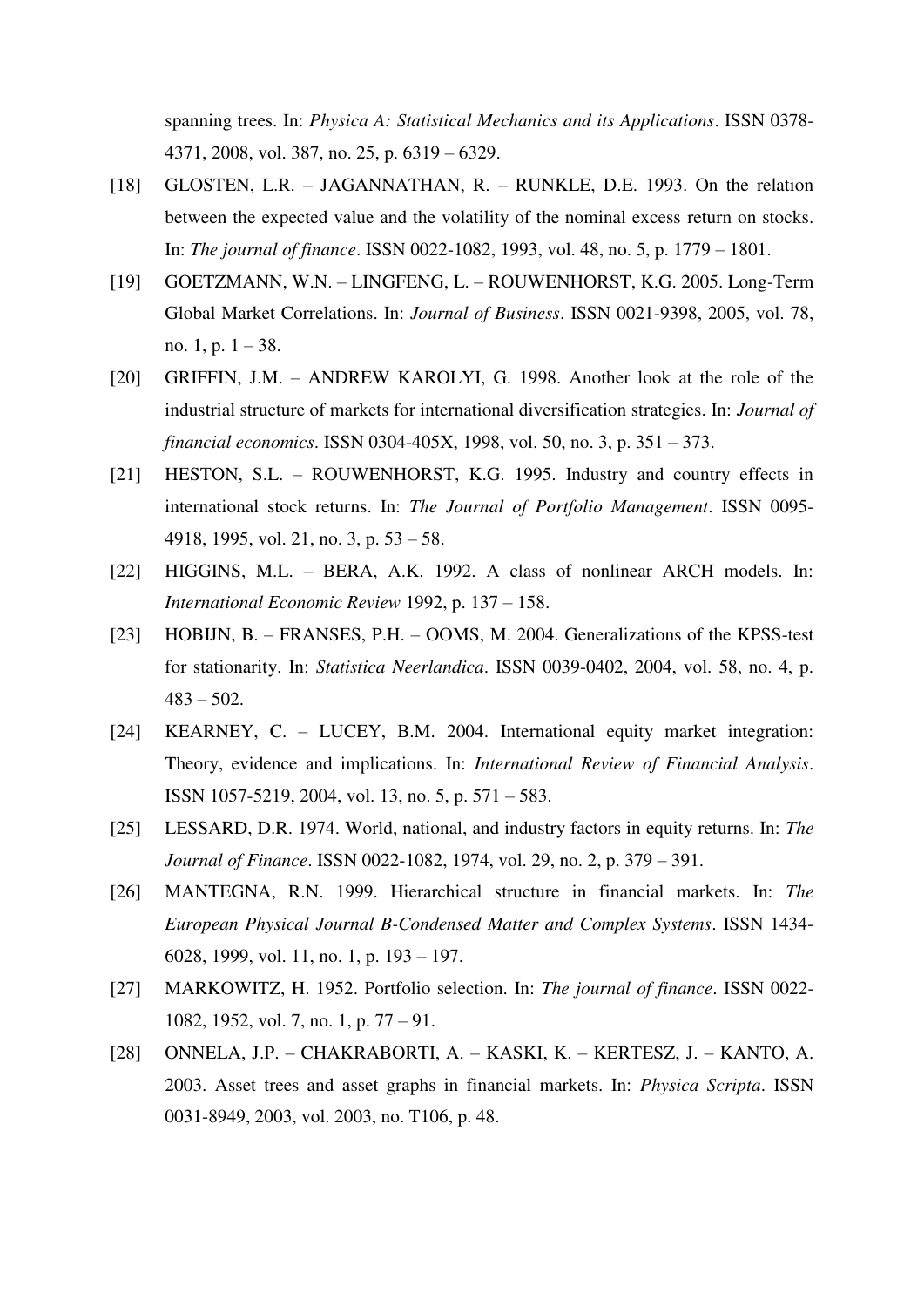- [29] PANTULA, S.G. 1986. Comment. In: *Econometric Reviews* 1986, vol. 5, no. 1, p. 71 – 74.
- [30] SANDOVAL JR, L. 2012. Pruning a minimum spanning tree. In: *Physica A: Statistical Mechanics and its Applications*. ISSN 0378-4371, 2012, vol. 391, no. 8, p.  $2678 - 2711.$
- [31] SANDOVAL, JR, L. FRANCA, I.D.P. 2012. Correlation of financial markets in times of crisis. In: *Physica A: Statistical Mechanics and its Applications*. ISSN 0378- 4371, 2012, vol. 391, no. 1, p. 187 – 208.
- [32] SCHWERT, G.W. 1990. Stock volatility and the crash of'87. In: *Review of financial Studies* 1990, vol. 3, no. 1, p. 77 – 102.
- [33] SOLNIK, B.H. 1974. Why not diversify internationally rather than domestically? In: *Financial analysts journal*. ISSN 0015-198X, 1974, p. 48 – 54.
- [34] SUL, D. PHILLIPS, P.C.B. CHOI, C.-Y. 2005. Prewhitening Bias in HAC Estimation. In: *Oxford Bulletin of Economics and Statistics*. ISSN 1468-0084, 2005, vol. 67, no. 4, p. 517 – 546.
- [35] TSE, C.K. LIU, J. LAU, F. 2010. A network perspective of the stock market. In: *Journal of Empirical Finance*. ISSN 0927-5398, 2010, vol. 17, no. 4, p. 659 – 667.
- [36] TUMMINELLO, M. ASTE, T. DI MATTEO, T. MANTEGNA, R.N. 2005. A tool for filtering information in complex systems. In: *Proceedings of the National Academy of Sciences of the United States of America*. ISSN 1091-6490, 2005, vol. 102, no. 30, p. 10421 – 10426.
- [37] VANDEWALLE, N. BRISBOIS, F. TORDOIR, X. 2001. Non-random topology of stock markets. In: *Quantitative Finance*. ISSN 1469-7688, 2001, vol. 1, no. 3, p. 372.
- [38] VIGER, F. LATAPY, M. Efficient and simple generation of random simple connected graphs with prescribed degree sequence. In: *Computing and Combinatorics*. [s.l.]: Springer, 2005, p. 440 – 449.
- [39] WANG, C.J. LEE, C.H. HUANG, B.N. 2003. An analysis of industry and country effects in global stock returns: evidence from Asian countries and the US. In: *The Quarterly Review of Economics and Finance*. ISSN 1062-9769, 2003, vol. 43, no. 3, p.  $560 - 577$ .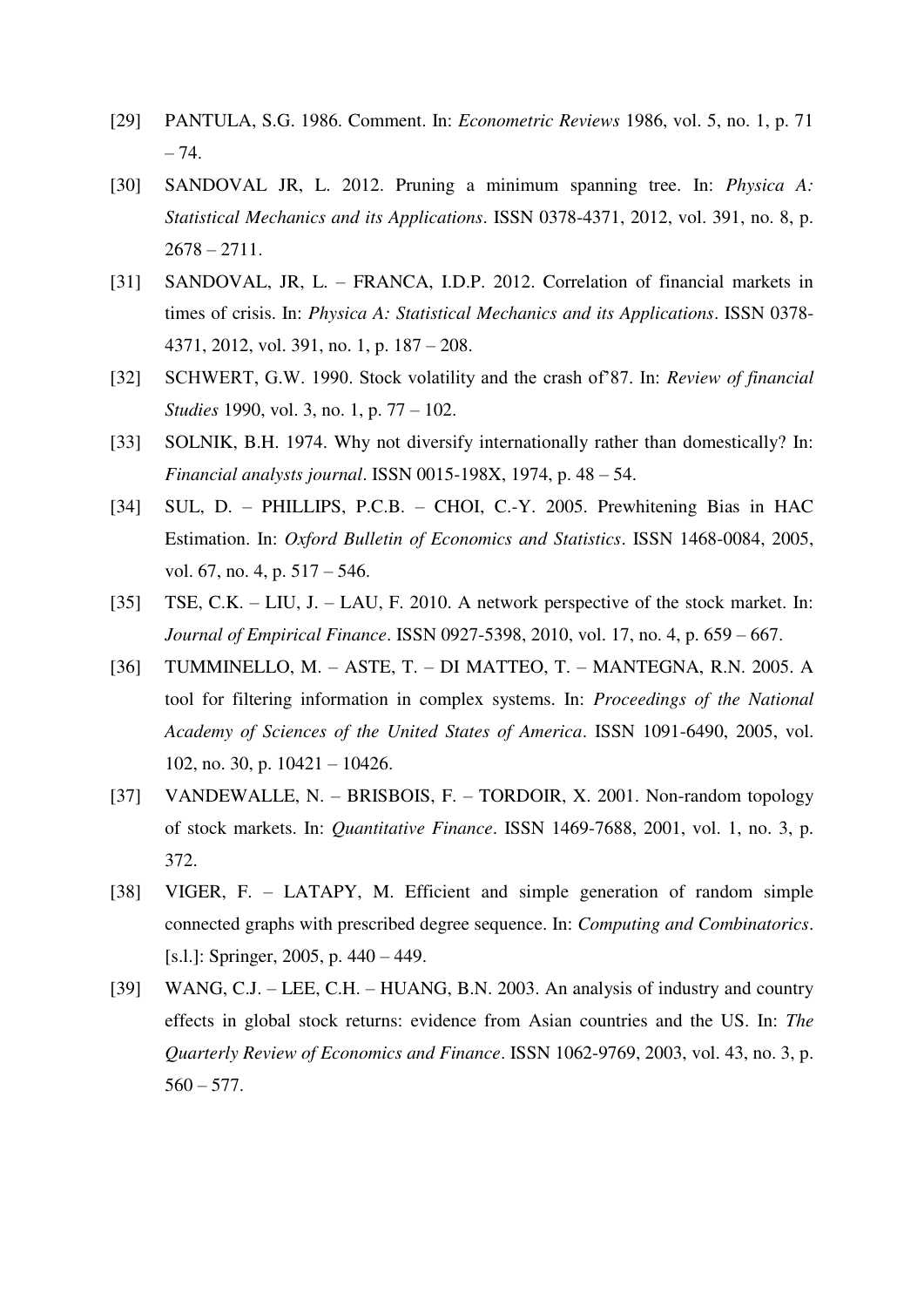- [40] WASSERMAN, S. PATTISON, P. 1996. Logit models and logistic regressions for social networks: I. An introduction to Markov graphs and *p*\*. In: *Psychometrika.*  ISSN: 0033-3123, 1996, vol. 61, no. 3, p. 401 – 425.
- [41] ZAKOIAN, J.-M. 1994. Threshold heteroskedastic models. In: *Journal of Economic Dynamics and control* 1994, vol. 18, no. 5, p. 931 – 955.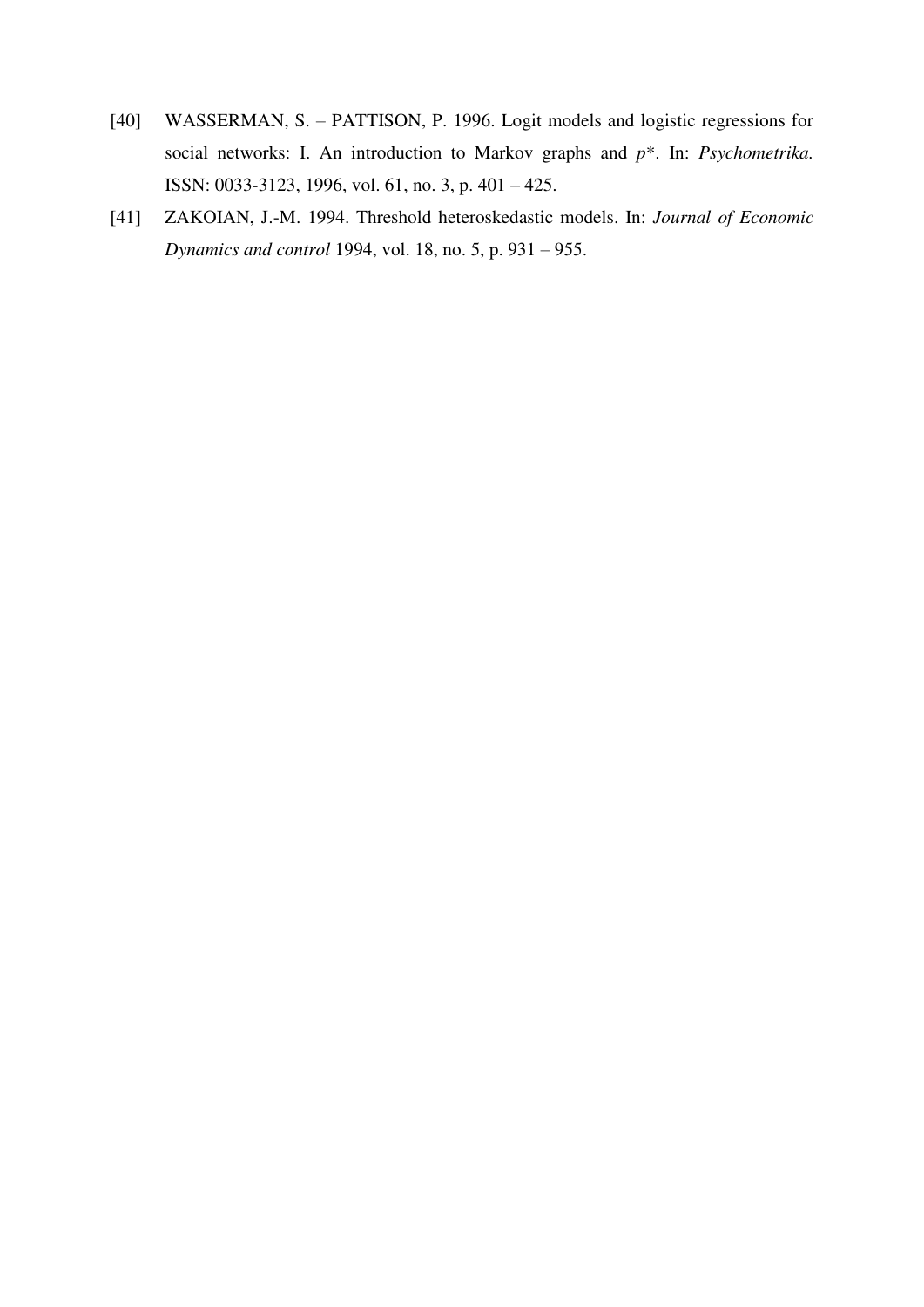### **Appendix**

Appendix 1: Specifications of the fitted GARCH models

| sGARCH<br>(Bollerslev, 1986)  | $\sigma_t^2 = \left(\omega + \sum_{i=1}^m \zeta_i v_{it}\right) + \sum_{i=1}^q \alpha_i \varepsilon_{t-j}^2 + \sum_{i=1}^p \beta_i \sigma_{t-j}^2,$                                                                                                                         |
|-------------------------------|-----------------------------------------------------------------------------------------------------------------------------------------------------------------------------------------------------------------------------------------------------------------------------|
| eGARCH<br>(Nelson, 1991)      | $\log_e(\sigma_i^2) = \left(\omega + \sum_{i=1}^m \zeta_i v_{it}\right) + \sum_{i=1}^q \left(\alpha_i z_{t-j} + \gamma_i \left( z_{t-j}  - E z_{t-j} \right)\right) + \sum_{i=1}^p \beta_i \log_e(\sigma_{t-j}^2)$                                                          |
|                               | $E z_t  = \int  z  f(z,0,1,) dz$                                                                                                                                                                                                                                            |
| gjrGARCH<br>(Glosten, 1993)   | $\sigma_t^2 = \left(\omega + \sum_{i=1}^m \zeta_j v_{jt}\right) + \sum_{j=1}^q \left(\alpha_j \varepsilon_{t-j}^2 + \gamma_j I_{t-j} \varepsilon_{t-j}^2\right) + \sum_{j=1}^p \beta_j \sigma_{t-j}^2,$                                                                     |
|                               | $I_{t-j} = \begin{cases} 0, & \varepsilon_{t-j} > 0 \\ 1, & \varepsilon_{t-j} \leq 0 \end{cases}$                                                                                                                                                                           |
| <b>APARCH</b><br>(Ding, 1993) | $\sigma_i^{\delta} = \left(\omega + \sum_{i=1}^m \zeta_i v_{ji}\right) + \sum_{i=1}^q \alpha_i \left(\varepsilon_{i-j} - \gamma_j \varepsilon_{i-j}\right)^{\delta} + \sum_{i=1}^p \beta_i \sigma_{i-j}^{\delta}$                                                           |
|                               | sGARCH (Bollerslev, 1986): $\delta = 2$ , $\gamma_i = 0$ .                                                                                                                                                                                                                  |
|                               | avGARCH (Schwert, 1990): $\delta = 1$ , $\gamma_i = 0$ .<br>$\bullet$                                                                                                                                                                                                       |
|                               | gjrGARCH (Glosten et al., 1993): $\delta$ = 2.                                                                                                                                                                                                                              |
|                               | tGARCH (Zakoian, 1994): $\delta = 1$ .                                                                                                                                                                                                                                      |
|                               | Nonlinear ARCH (Higgins, 1992): $\gamma_i = 0$ , $\beta_i = 0$ .<br>Log ARCH (Geweke, 1986; Pantula, 1986): $\delta \rightarrow 0$ .                                                                                                                                        |
| fGARCH                        |                                                                                                                                                                                                                                                                             |
| (Hentschel, 1995)             | $\sigma_{t}^{\lambda} = \left(\omega + \sum_{i=1}^{m} \zeta_{j} v_{ji}\right) + \sum_{i=1}^{q} \alpha_{j} \sigma_{t-1}^{\lambda} \left(z_{t-j} - \eta_{2j}\right) - \eta_{1j} \left(z_{t-j} - \eta_{2j}\right)^{\lambda} + \sum_{i=1}^{p} \beta_{j} \sigma_{t-j}^{\lambda}$ |
|                               | sGARCH (Bollerslev, 1986): $\lambda = \delta = 2$ , $\eta_{1j} = \eta_{2j} = 0$ .                                                                                                                                                                                           |
|                               | avGARCH (Schwert, 1990): $\lambda = \delta = 1$ , $ \eta_{1j}  \leq 1$ .                                                                                                                                                                                                    |
|                               | gjrGARCH (Glosten, 1993): $\lambda = \delta = 2$ , $\eta_{2i} = 0$ .                                                                                                                                                                                                        |
|                               | tGARCH (Zakoian, 1994): $\lambda = \delta = 1$ , $\eta_{2j} = 0$ , $ \eta_{1j}  \le 1$ .<br>$\bullet$                                                                                                                                                                       |
|                               | nGARCH (Higgins, 1992): $\delta = \lambda$ , $\eta_{1i} = \eta_{2i} = 0$ .                                                                                                                                                                                                  |
|                               | naGARCH (Engle, 1993): $\delta = \lambda = 2$ , $\eta_{1i} = 0$ .                                                                                                                                                                                                           |
|                               | APARCH (Ding et al., 1993): $\delta = \lambda$ , $\eta_{2j} = 0$ , $ \eta_{1j}  \le 1$ .                                                                                                                                                                                    |
|                               | ALLGARCH (Hentschel, 1995): $\delta = \lambda$ .                                                                                                                                                                                                                            |
| csGARCH<br>(Lee, 1999)        | $\sigma_t^2 = q_t + \sum_{i=1}^4 \alpha_i ( \varepsilon_{t-j}^2 - q_{t-j} ) + \sum_{i=1}^8 \beta_i ( \sigma_{t-j}^2 - q_{t-j} )$                                                                                                                                            |
|                               | $q_t = \omega + \rho q_{t-1} + \phi \left(\varepsilon_{t-1}^2 - \sigma_{t-1}^2\right)$                                                                                                                                                                                      |
|                               | Note: y. are exogenous regressors and $\varepsilon$ , are random deviates from the selected probability distribution                                                                                                                                                        |

*Note: vjt are exogenous regressors and εt-j are random deviates from the selected probability distribution (Normal, Student or GED).*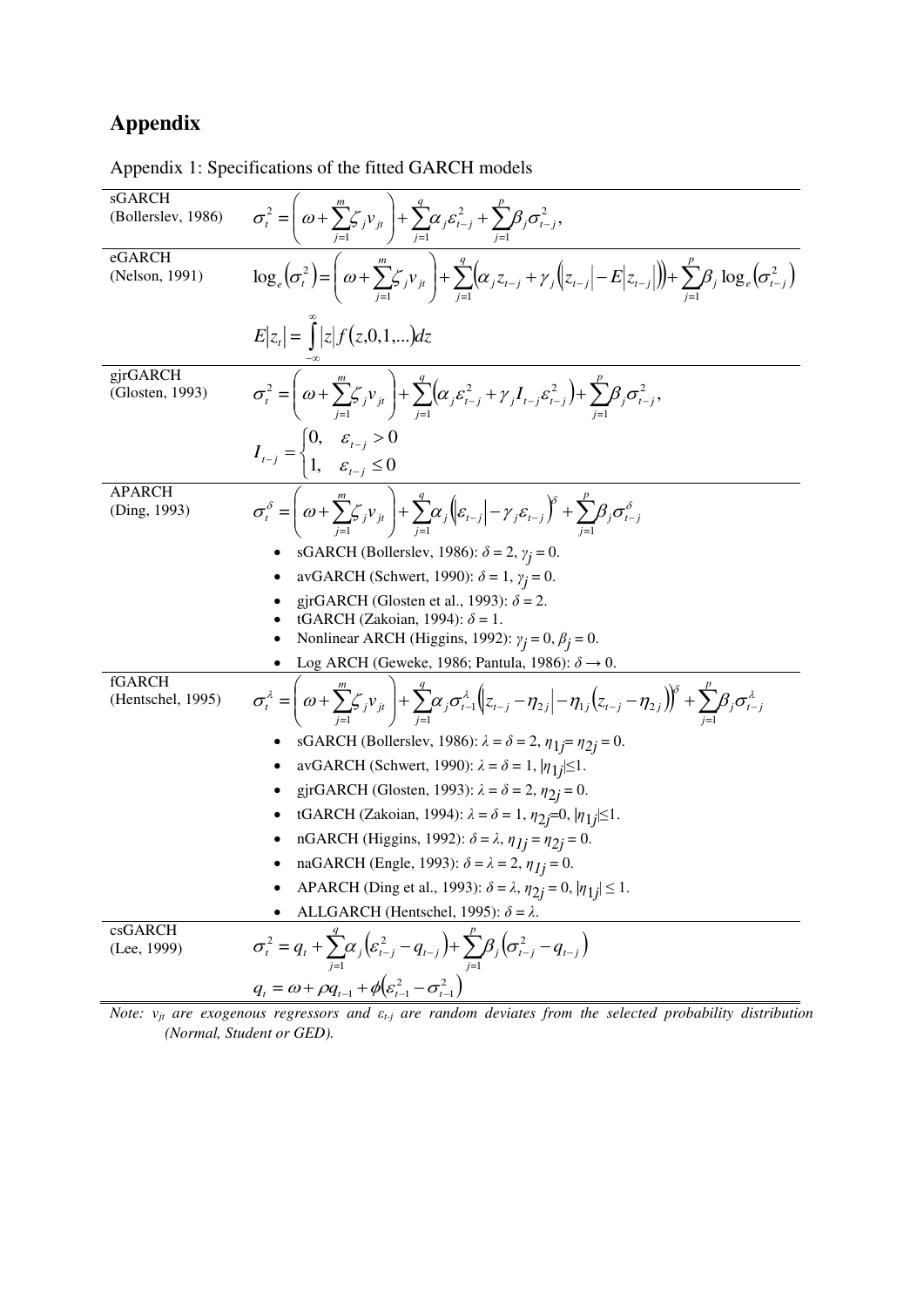|                | <b>BW</b>      | Hobijn | Sul   |                  | <b>BW</b>      | Hobijn | Sul                       |
|----------------|----------------|--------|-------|------------------|----------------|--------|---------------------------|
| <b>ERSTE</b>   | 6              | 0.289  | 0.239 | <b>BMW</b>       | 5              | 0.080  | 0.081                     |
| <b>PM</b>      | 6              | 0.132  | 0.128 | <b>BAYN</b>      | 5              | 0.062  | 0.061                     |
| <b>CEZ</b>     | 8              | 0.298  | 0.268 | <b>BEI</b>       | $\overline{4}$ | 0.133  | 0.129                     |
| <b>KB</b>      | $\overline{7}$ | 0.045  | 0.045 | <b>CBK</b>       | 8              | 0.397  | $\ast$<br>∗<br>0.393      |
| <b>UNI</b>     | $\overline{7}$ | 0.218  | 0.222 | <b>CON</b>       | 8              | 0.143  | 0.149                     |
| O <sub>2</sub> | 8              | 0.230  | 0.238 | DAI              | 6              | 0.077  | 0.075                     |
| <b>EGIS</b>    | $\overline{7}$ | 0.079  | 0.076 | <b>DBK</b>       | $\tau$         | 0.198  | 0.196                     |
| <b>EST</b>     | 5              | 0.172  | 0.161 | DB1              | 6              | 0.232  | 0.148                     |
| <b>MOL</b>     | 5              | 0.174  | 0.165 | <b>DPW</b>       | $\overline{4}$ | 0.186  | 0.177                     |
| <b>MTK</b>     | 6              | 0.104  | 0.108 | <b>DTE</b>       | $\tau$         | 0.061  | 0.058                     |
| <b>OTP</b>     | $\overline{7}$ | 0.179  | 0.174 | <b>EOAN</b>      | 8              | 0.353  | $\ast$<br>$\ast$<br>0.351 |
| <b>PAE</b>     | 6              | 0.225  | 0.193 | <b>FME</b>       | 12             | 0.102  | 0.101                     |
| <b>REG</b>     | 3              | 0.142  | 0.155 | <b>FRE</b>       | $\overline{2}$ | 0.201  | 0.180                     |
| <b>SYN</b>     | $\overline{4}$ | 0.206  | 0.182 | <b>HEI</b>       | 9              | 0.245  | 0.183                     |
| <b>KGHM</b>    | 8              | 0.055  | 0.056 | HEN3             | 5              | 0.243  | 0.241                     |
| PEO            | 5              | 0.153  | 0.158 | <b>IFX</b>       | 6              | 0.080  | 0.076                     |
| <b>PKN</b>     | $\tau$         | 0.164  | 0.153 | <b>SDF</b>       | $\overline{4}$ | 0.076  | 0.069                     |
| <b>TPS</b>     | 12             | 0.241  | 0.240 | <b>LIN</b>       | 6              | 0.085  | 0.085                     |
| <b>ACP</b>     | 6              | 0.279  | 0.289 | <b>LHA</b>       | 6              | 0.144  | 0.142                     |
| <b>BHW</b>     | 3              | 0.070  | 0.071 | <b>MRK</b>       | 8              | 0.145  | 0.113                     |
| <b>BRE</b>     | 5              | 0.105  | 0.105 | MUV <sub>2</sub> | 7              | 0.068  | 0.069                     |
| <b>BRS</b>     | 9              | 0.127  | 0.091 | <b>SAP</b>       | 5              | 0.094  | 0.092                     |
| <b>ADS</b>     | 11             | 0.157  | 0.159 | <b>SIE</b>       | 3              | 0.072  | 0.066                     |
| <b>ALV</b>     | 5              | 0.097  | 0.098 | <b>TKA</b>       | 8              | 0.141  | 0.138                     |
| <b>BAS</b>     | $\overline{7}$ | 0.052  | 0.052 | VOW3             | 6              | 0.073  | 0.071                     |

Appendix 2:Unit root testing results

*Note: Column BW denotes the bandwidth parameter in the estimate of covariance matrices. The columns denoted "Hobijn" give the test statistics for the test defined in Hobijn et al. (1994). Critical values for 10%, 5% and 1% significance are 0.348, 0.460 and 0.754. The columns denoted "Sul" give the test statistic for the test defined in Sul et al. (2005). Critical values for 10%, 5% and 1% significance are 0.347, 0.463 and 0.739. No statistics are significant at 5%.*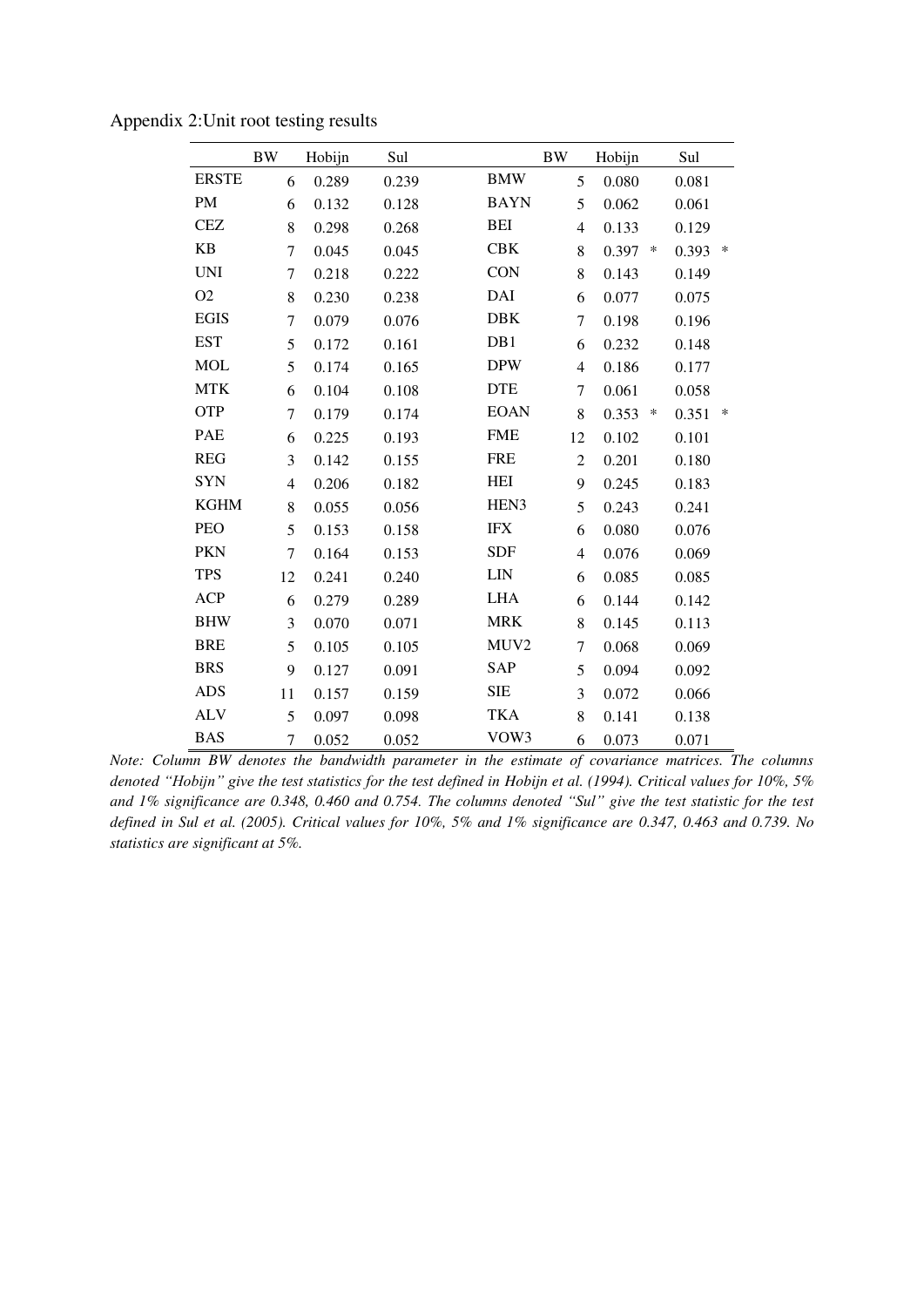Appendix 3: Planar maximally filtered graph (PMFG)



Appendix 4: Threshold graph (THR)